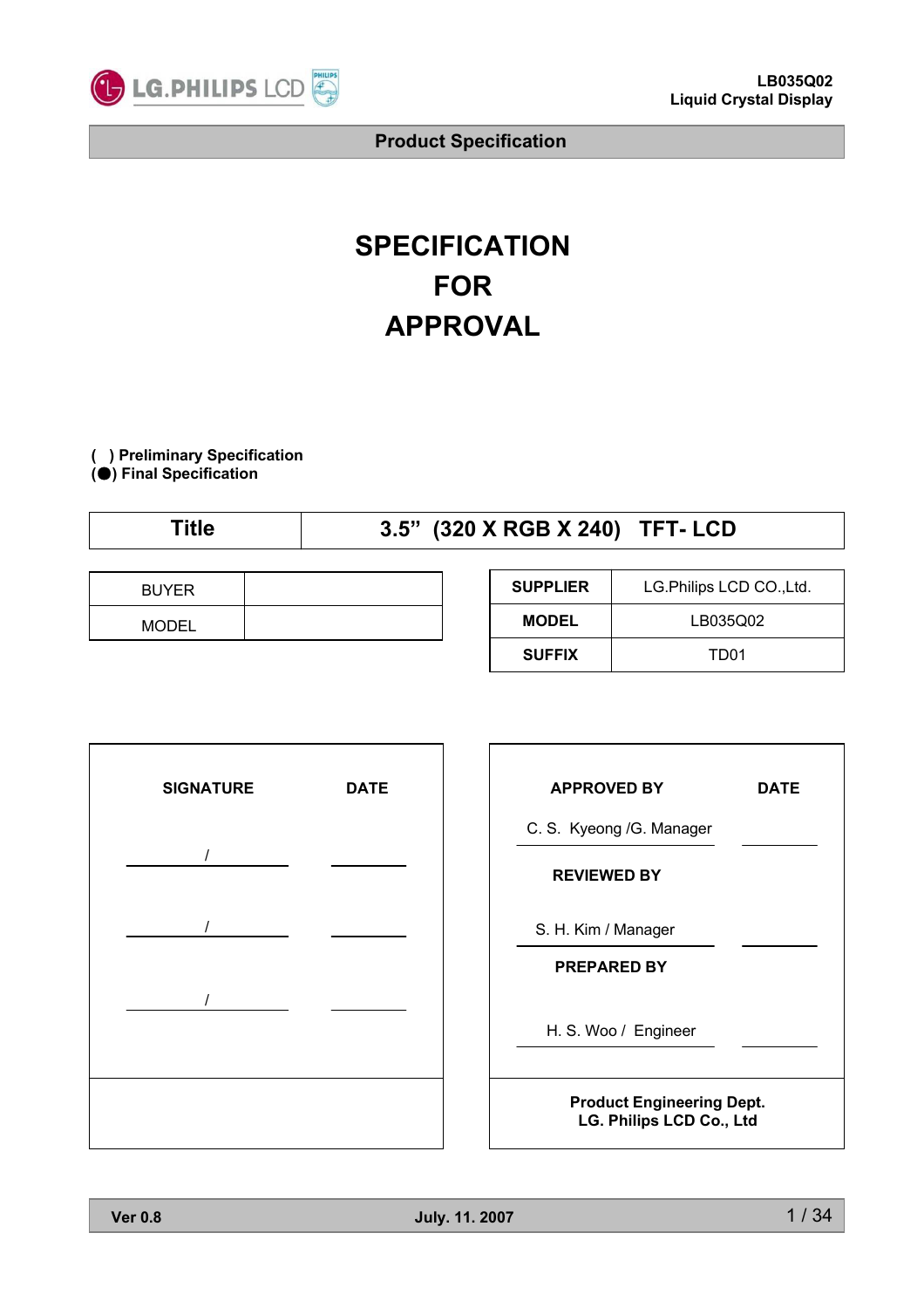

# **Contents**

| No.          | <b>Item</b>                              |    |  |  |  |  |  |
|--------------|------------------------------------------|----|--|--|--|--|--|
| 0            | <b>Record of Revisions</b>               | 3  |  |  |  |  |  |
| 1            | General Description                      | 4  |  |  |  |  |  |
| $\mathbf{2}$ | Interface [ Input Terminal]              | 6  |  |  |  |  |  |
| 3            | <b>Absolute Maximum Ratings</b>          | 10 |  |  |  |  |  |
| 4            | <b>Electrical Characteristics</b>        | 11 |  |  |  |  |  |
| 5            | <b>Touch Screen Panel Specifications</b> | 12 |  |  |  |  |  |
| 6            | <b>Optical Characteristics</b>           | 15 |  |  |  |  |  |
| 7            | <b>Mechanical Characteristics</b>        | 19 |  |  |  |  |  |
| 8            | <b>Operation Specifications</b>          | 20 |  |  |  |  |  |
| 9            | Power On/Off Sequence                    | 26 |  |  |  |  |  |
| 10           | <b>Reliability Test</b>                  | 29 |  |  |  |  |  |
| 11           | <b>Outline Dimension</b>                 | 30 |  |  |  |  |  |
| 12           | Packing                                  | 32 |  |  |  |  |  |
| 14           | Precautions                              | 33 |  |  |  |  |  |
| 15           | <b>Production Center</b>                 | 34 |  |  |  |  |  |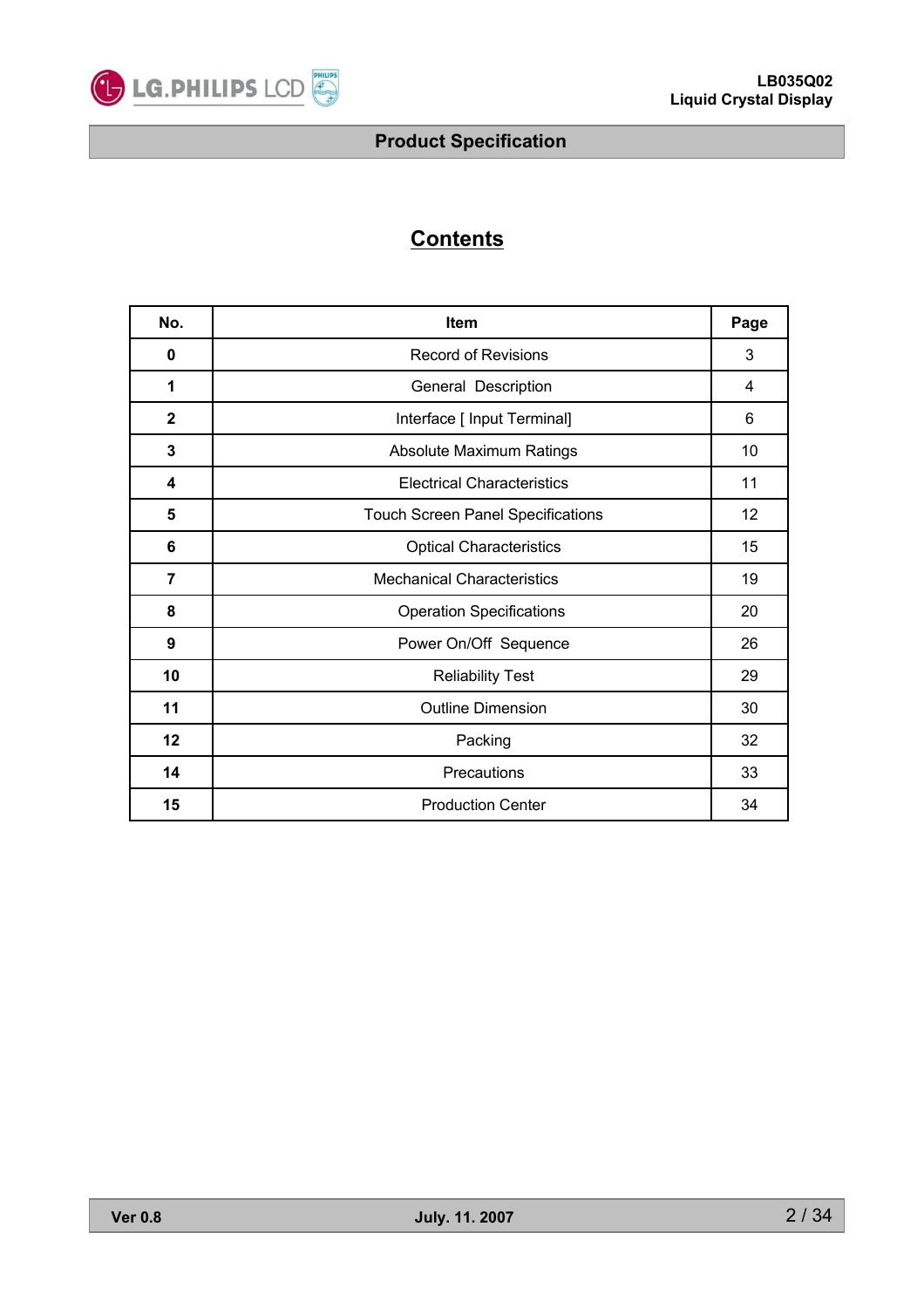

### **RECORD OF REVISIONS**

| <b>Revision No</b> | <b>Revision Date</b> | Page      | Description                                                    | Note |
|--------------------|----------------------|-----------|----------------------------------------------------------------|------|
| 0.0                | Feb. 11. 2007        |           | First Draft (Preliminary)                                      |      |
|                    |                      |           |                                                                |      |
| 0.1                | Mar. 02. 2007        | 7         | Interface Connection (Pin Number 52~54)                        |      |
|                    |                      | 8         | Stabilization Capacitor (Recommend)                            |      |
|                    |                      |           |                                                                |      |
| 0.2                | April. 02. 2007      | $6 - 7$   | Interface Connection                                           |      |
|                    |                      | 8         | Stabilization Capacitor & Diode (System)                       |      |
|                    |                      | 9         | Stabilization Capacitor (FPC)                                  |      |
|                    |                      | 15        | Bezel Area changed                                             |      |
|                    |                      | 27        | TSP PAD Pitch (1.0mm $\rightarrow$ 1.25mm)                     |      |
| 0.3                | April. 06. 2007      | 26        | Add Dimensions to The Front View                               |      |
| 0.4                | May. 31. 2007        | $12 - 13$ | <b>TSP Specifications</b>                                      |      |
| 0.5                | July. 03. 2007       | 25        | <b>Initial Code</b>                                            |      |
|                    |                      | 28        | Insulator Tape                                                 |      |
| 0.6                | July. 05. 2007       | 13        | <b>TSP Dimensions</b>                                          |      |
|                    |                      | 26        | Initial Code (H05 : FFC0 $\rightarrow$ F7C0)                   |      |
|                    |                      | 27        | <b>Reliability Test</b>                                        |      |
|                    |                      | 28        | Add Insulation tape to The Front View                          |      |
|                    |                      | 28        | Delete ID Label from the Rear View                             |      |
|                    |                      | 30        | Delete 12-1. Designation of Lot Mark                           |      |
|                    |                      |           | a) Package quantity in one box : 180 pcs $\rightarrow$ 135 pcs |      |
|                    |                      | 30        | c) $1$ Box=tray20+1 tray(dummy, top) = 21 tray                 |      |
|                    |                      |           | $\rightarrow$ 1Box=tray15+1 tray(dummy, top) = 16 tray         |      |
|                    |                      | 30        | No.6 Label Art Paper 100x100 → 100x70                          |      |
|                    |                      | 31        | Delete 13. Marking & Others                                    |      |
| 0.7                | July. 10. 2007       | 15        | Red, Green, Blue color chromaticity                            |      |
| 0.8                | July. 11. 2007       | 15        | Contrast minimum                                               |      |
|                    |                      | 15        | Luminance Uniformity (%)                                       |      |
|                    |                      |           |                                                                |      |
|                    |                      |           |                                                                |      |
|                    |                      |           |                                                                |      |
|                    |                      |           |                                                                |      |
|                    |                      |           |                                                                |      |
|                    |                      |           |                                                                |      |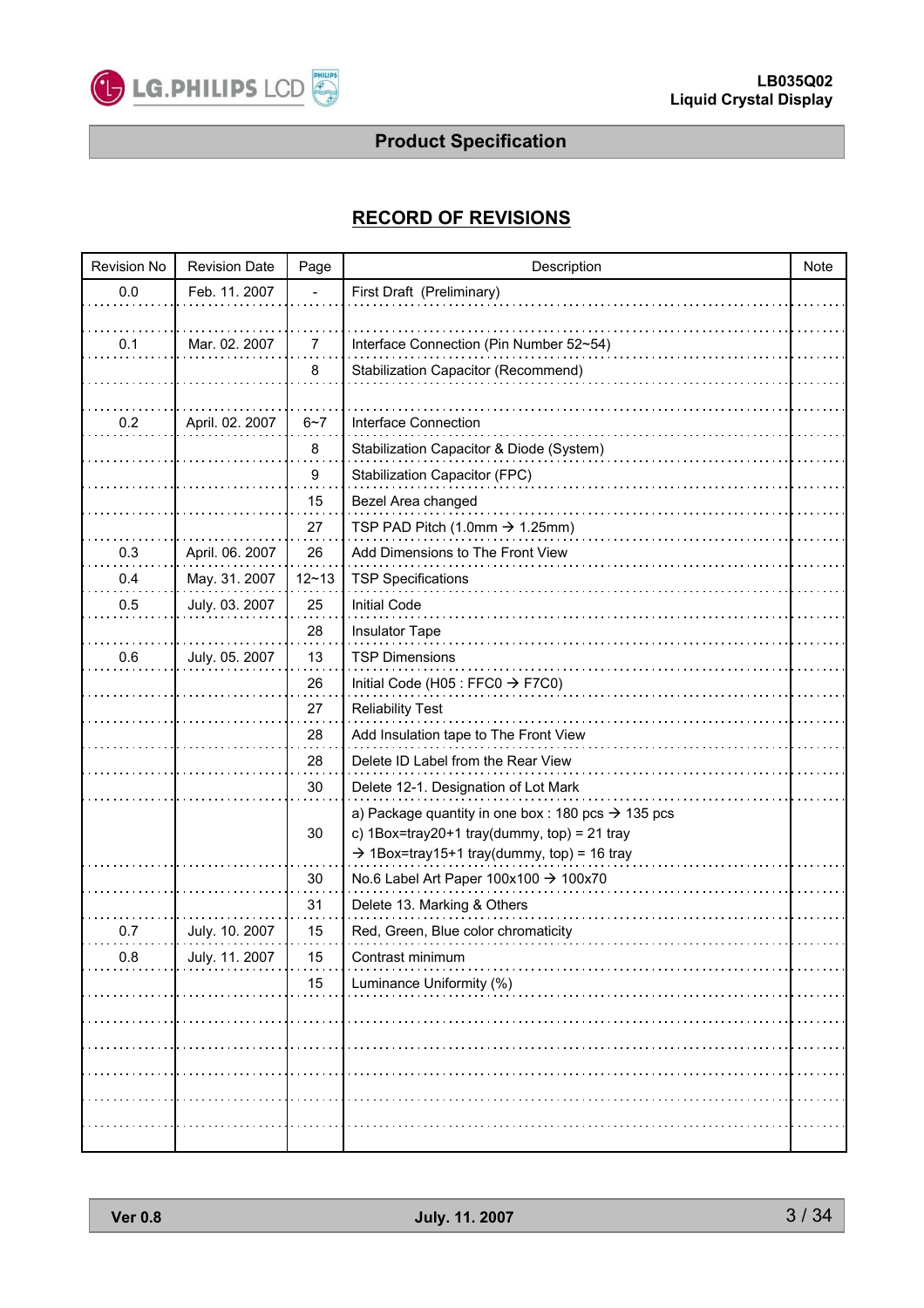

### **1. General Description**

#### **1-1. Description**

The LB035Q02 is a Color Active Matrix Liquid Crystal Display with a white LED backlight assembly. The matrix employs a-Si Thin Film Transistor as the active element. It is a transmissive type display operating in the normally white mode. This module is a diagonal 3.5 inch with the Landscape typed QVGA resolution.

The LB035Q02 is intended to support displays. [PND(Portable Navigation Device), PMP(Portable Multimedia Player) and others]

#### **1-2. Block Diagram**

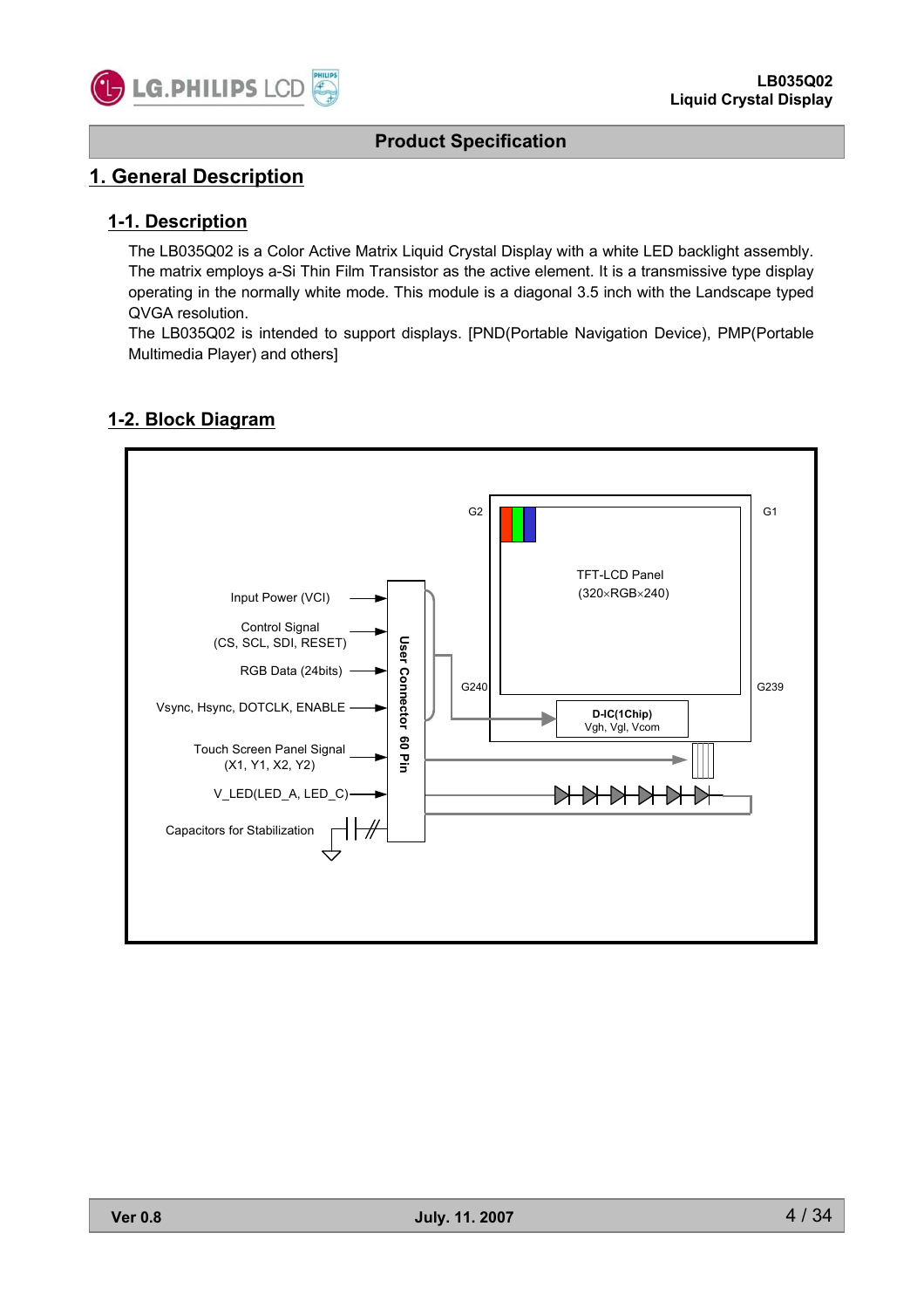

### **1-3. Features**

| <b>PARAMETER</b>          | <b>SPECIFICATION</b>                                  | <b>REMARK</b>                |
|---------------------------|-------------------------------------------------------|------------------------------|
| Active Screen Size        | 3.5 inches                                            | Diagonal                     |
| <b>Outline Dimension</b>  | 76.9[H] x 63.9[V] x 3.15t[D] (4.25t with Touch Panel) | [mm]                         |
| Active Area               | 70.08[H] x 52.56[V]                                   | [mm]                         |
| Number of dots            | 320[H] x RGB x 240[V]                                 |                              |
| Dot Pitch                 | $0.073 \times 0.219$                                  | [mm]                         |
| Pixel Arrangement         | Stripe type                                           |                              |
| Display Mode              | TN / Transmissive / Normally White                    |                              |
| Display Color             | Pseudo-16.7M                                          | colors                       |
| <b>Viewing Direction</b>  | 6 o'clock                                             | 12 o'clock<br>(good viewing) |
| <b>Color Filter Array</b> | <b>RGB Vertical Stripe</b>                            |                              |
| Signal Interface          | Digital RGB + SPI Interface                           |                              |
| Weight                    | 41g                                                   |                              |
| <b>Backlight</b>          | 6 LED <sub>s</sub>                                    | Serial Type                  |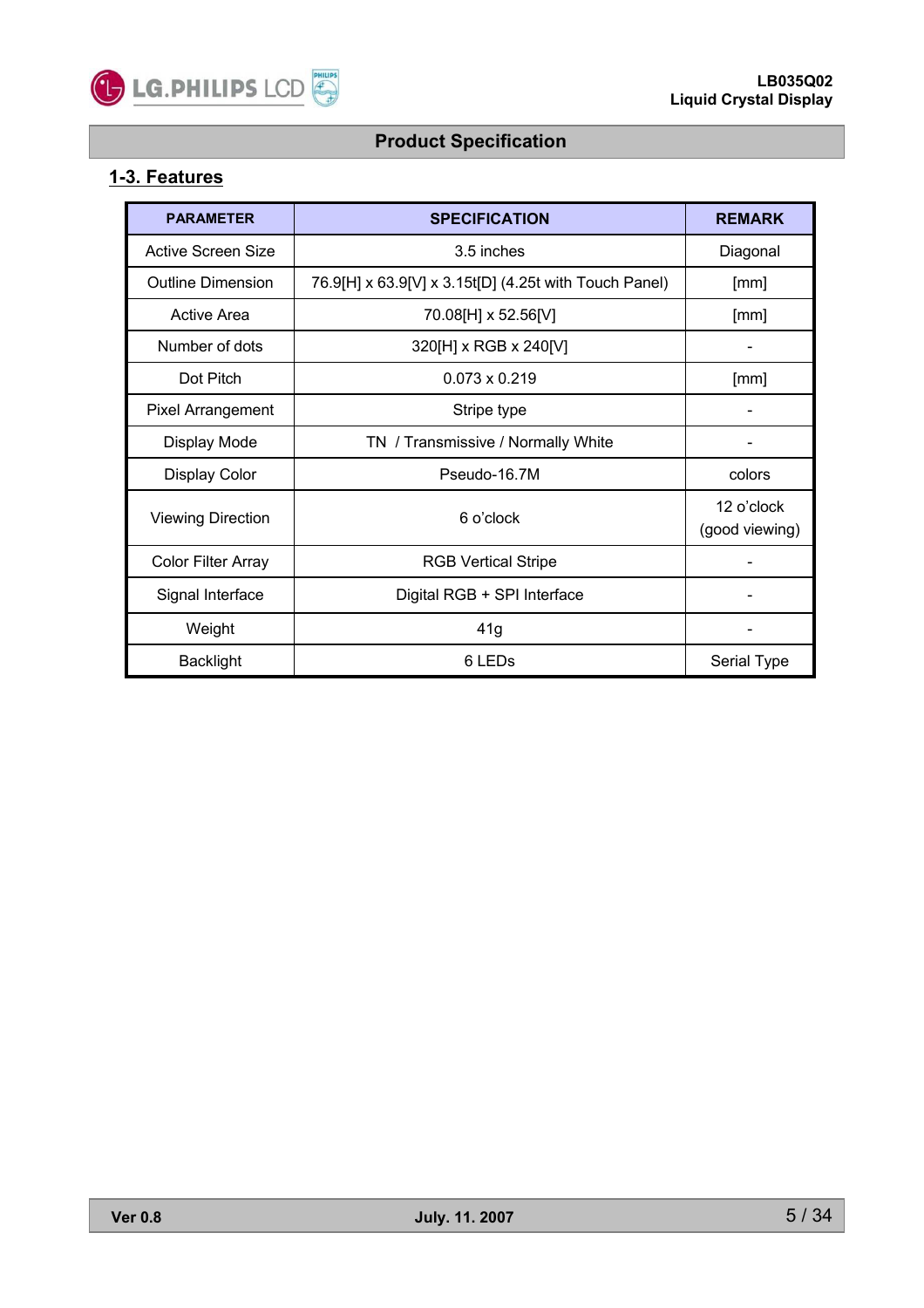

#### **2. Interface Connections**

This LCD employs one interface connection for the operation of module, LED B/L and TSP. The pin configuration for the connector is shown in the table below.

(LCD Connector: FPC(60Pin 0.5mm pitch), Mating Connector: LD09T4-60NB(LS Cable) or equivalent

| Pin            | Symbol                 | Description                                  | I/O                          | Remark |
|----------------|------------------------|----------------------------------------------|------------------------------|--------|
| 1              | LED_C                  | LED_Cathode                                  | I                            |        |
| 2              | LED_A                  | LED_Anode                                    | I                            |        |
| 3              | GND                    | Ground                                       | $\mathsf I$                  |        |
| 4              | X1                     | Touch Panel Position X                       | $\mathsf{I}$                 |        |
| 5              | Y1                     | <b>Touch Panel Position Y</b>                | $\mathsf{I}$                 |        |
| 6              | X <sub>2</sub>         | <b>Touch Panel Position X</b>                | I                            |        |
| $\overline{7}$ | Y2                     | Touch Panel Position Y                       | $\overline{1}$               |        |
| 8              | <b>GND</b>             | Ground                                       | L                            |        |
| 9              | <b>NC</b>              | No Connect                                   | $\overline{\phantom{m}}$     |        |
| 10             | VGL                    | Gate Low Voltage, Stabilization Cap. + Diode | $\hbox{O}$                   |        |
| 11             | <b>VGH</b>             | Gate High Voltage, Stabilization Capacitor   | O                            |        |
| 12             | <b>NC</b>              | No Connect                                   | $\qquad \qquad \blacksquare$ |        |
| 13             | <b>GND</b>             | Ground                                       | I                            |        |
| 14             | <b>RESET</b>           | System Reset                                 | I                            |        |
| 15             | $\mathbb{C}\mathbb{S}$ | Chip Select                                  | I                            |        |
| 16             | SCL                    | Serial Clock Line                            | I                            |        |
| 17             | SDI                    | Serial Data Input                            | $\mathsf{I}$                 |        |
| 18             | PD <sub>0</sub>        | BB0, Blue Data [LSB]                         | I                            |        |
| 19             | PD <sub>1</sub>        | BB1, Blue Data                               | I                            |        |
| 20             | PD <sub>2</sub>        | BB2, Blue Data                               | I                            |        |
| 21             | PD <sub>3</sub>        | BB3, Blue Data                               | $\mathsf{I}$                 |        |
| 22             | PD <sub>4</sub>        | BB4, Blue Data                               | $\mathsf{I}$                 |        |
| 23             | PD <sub>5</sub>        | BB5, Blue Data                               | L                            |        |
| 24             | PD <sub>6</sub>        | BB6, Blue Data                               | I                            |        |
| 25             | PD7                    | BB7, Blue Data [MSB]                         | I                            |        |
| 26             | PD <sub>8</sub>        | GG0, Green Data [LSB]                        | I                            |        |
| 27             | PD <sub>9</sub>        | GG1, Green Data                              | L                            |        |
| 28             | PD10                   | GG2, Green Data                              | $\mathsf I$                  |        |
| 29             | PD11                   | GG3, Green Data                              | L                            |        |
| 30             | <b>PD12</b>            | GG4, Green Data                              | I                            |        |
| 31             | PD <sub>13</sub>       | GG5, Green Data                              | L                            |        |
| 32             | <b>PD14</b>            | GG6, Green Data                              | $\mathsf I$                  |        |
| $33\,$         | PD <sub>15</sub>       | GG7, Green Data [MSB]                        | $\mathsf I$                  |        |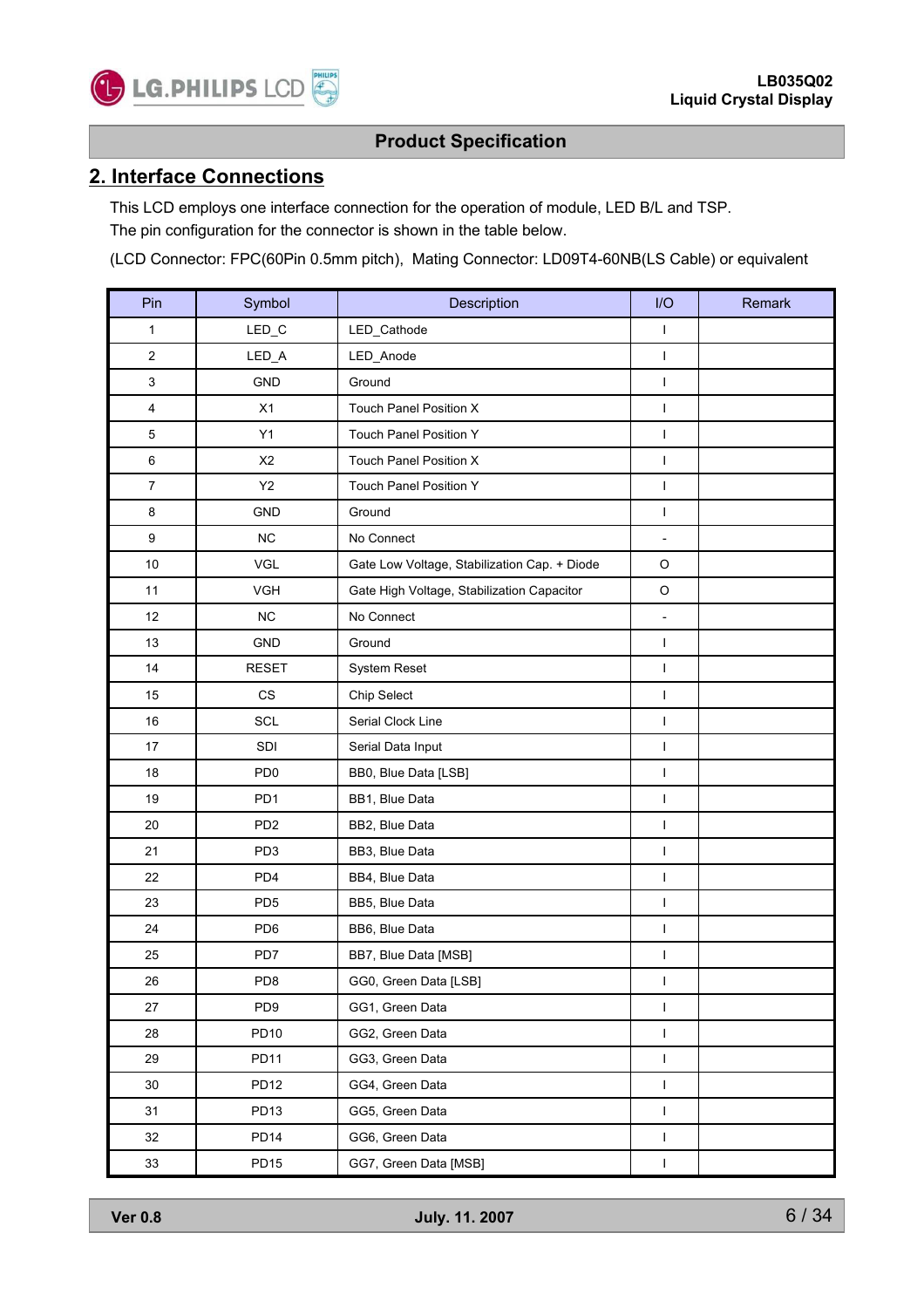

| Pin | Symbol           | Description                            | I/O                      | Remark |
|-----|------------------|----------------------------------------|--------------------------|--------|
| 34  | <b>PD16</b>      | RR0, Red Data [LSB]                    | $\mathbf{I}$             |        |
| 35  | <b>PD17</b>      | RR1, Red Data                          | $\mathbf{I}$             |        |
| 36  | PD <sub>18</sub> | RR2, Red Data                          | $\mathbf{I}$             |        |
| 37  | PD <sub>19</sub> | RR3, Red Data                          | $\mathbf{I}$             |        |
| 38  | <b>PD20</b>      | RR4, Red Data                          | $\mathbf{I}$             |        |
| 39  | PD21             | RR5, Red Data                          | $\mathbf{I}$             |        |
| 40  | <b>PD22</b>      | RR6, Red Data                          | $\mathbf{I}$             |        |
| 41  | PD <sub>23</sub> | RR7, Red Data [MSB]                    | $\mathbf{I}$             |        |
| 42  | <b>DOTCLK</b>    | Dot clock                              | $\mathbf{I}$             |        |
| 43  | <b>ENABLE</b>    | Data Enable                            | $\mathbf{I}$             |        |
| 44  | <b>HSYNC</b>     | Horizontal Sync Signal                 | $\mathbf{I}$             |        |
| 45  | <b>VSYNC</b>     | Vertical Sync Signal                   | $\mathbf{I}$             |        |
| 46  | <b>VCI</b>       | Power                                  | $\mathbf{I}$             |        |
| 47  | <b>NC</b>        | No Connect                             | $\overline{\phantom{0}}$ |        |
| 48  | VCI              | Power                                  | $\mathbf{I}$             |        |
| 49  | <b>VCIM</b>      | <b>Stabilization Capacitor</b>         | $\circ$                  |        |
| 50  | VLCD63           | <b>Stabilization Capacitor</b>         | $\circ$                  |        |
| 51  | <b>NC</b>        | No Connect                             | $\overline{\phantom{a}}$ |        |
| 52  | VDD              | <b>Stabilization Capacitor</b>         | $\circ$                  |        |
| 53  | <b>VCOML</b>     | Stabilization Capacitor                | $\circ$                  |        |
| 54  | VCIX2(J)         | Stabilization Cap. + Diode             | $\circ$                  |        |
| 55  | <b>VCOMH</b>     | <b>Stabilization Capacitor</b>         | $\circ$                  |        |
| 56  | <b>CN</b>        | Stabilization Capacitor (N)            | $\circ$                  |        |
| 57  | <b>CXN</b>       | $\circ$<br>Stabilization Capacitor (N) |                          |        |
| 58  | <b>CXP</b>       | Stabilization Capacitor (P)            | $\circ$                  |        |
| 59  | CP               | Stabilization Capacitor (P)            | $\hbox{O}$               |        |
| 60  | <b>GND</b>       | Ground                                 | $\mathsf I$              |        |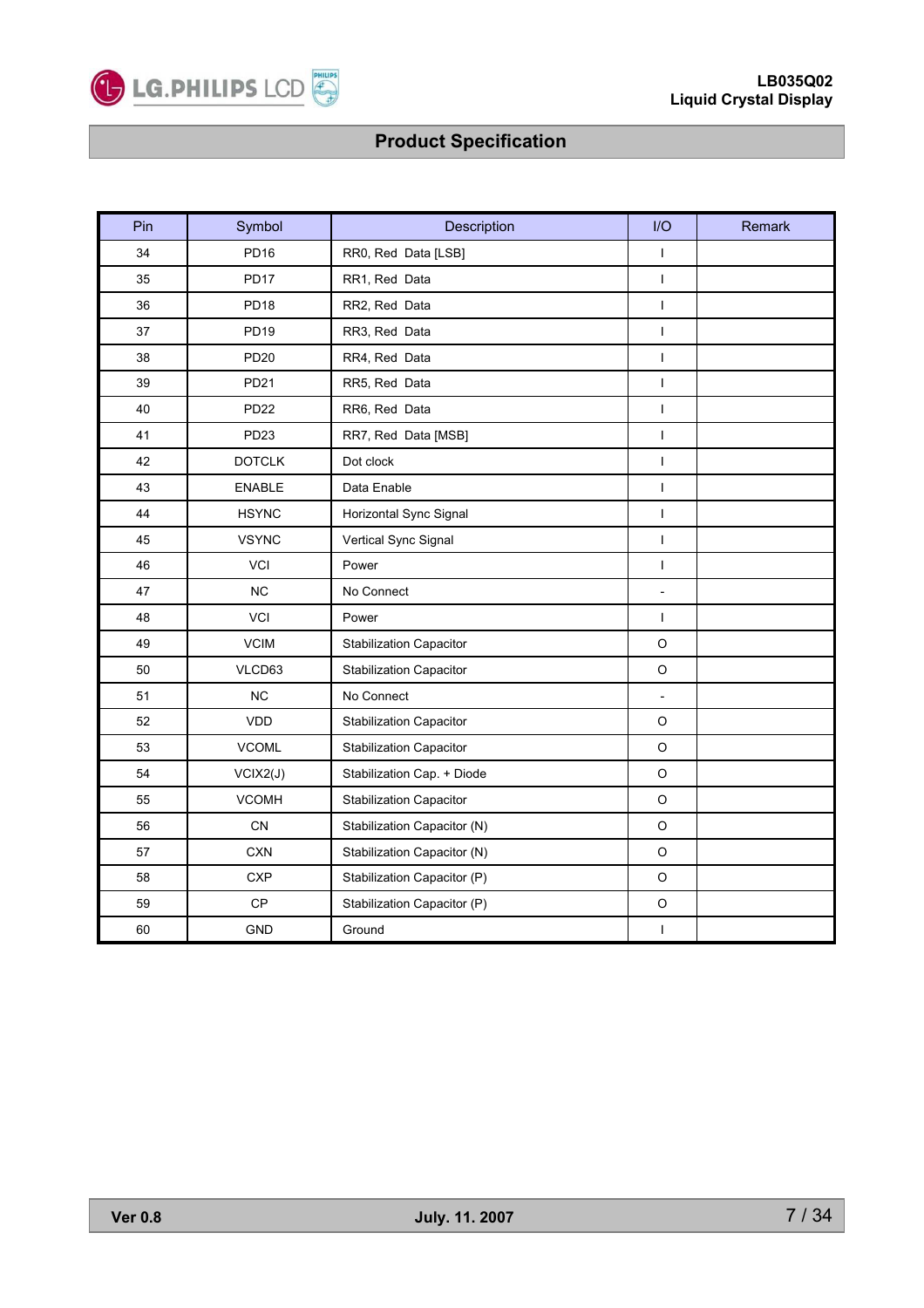

#### **2-1. System**

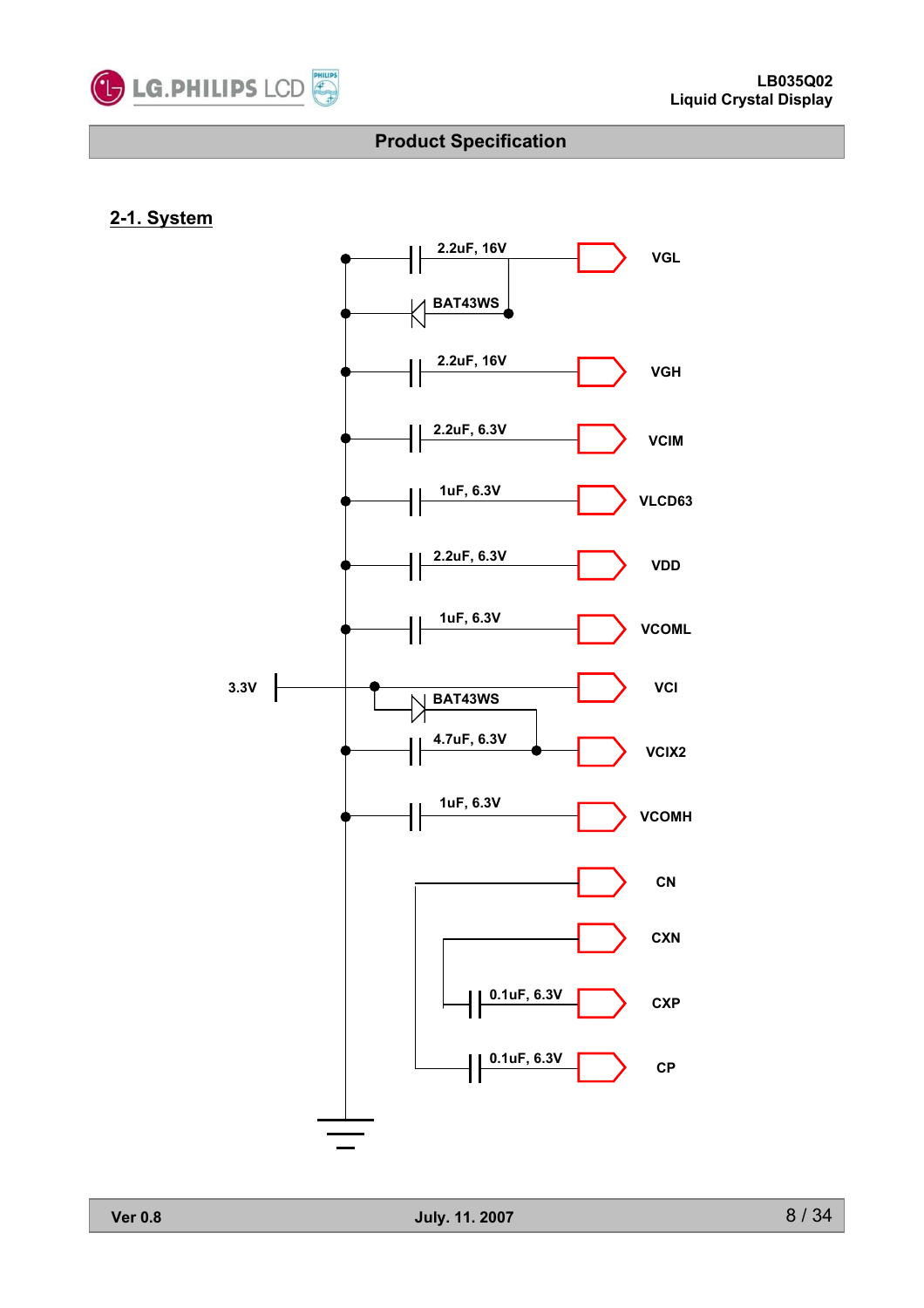

### **2-2. FPC**

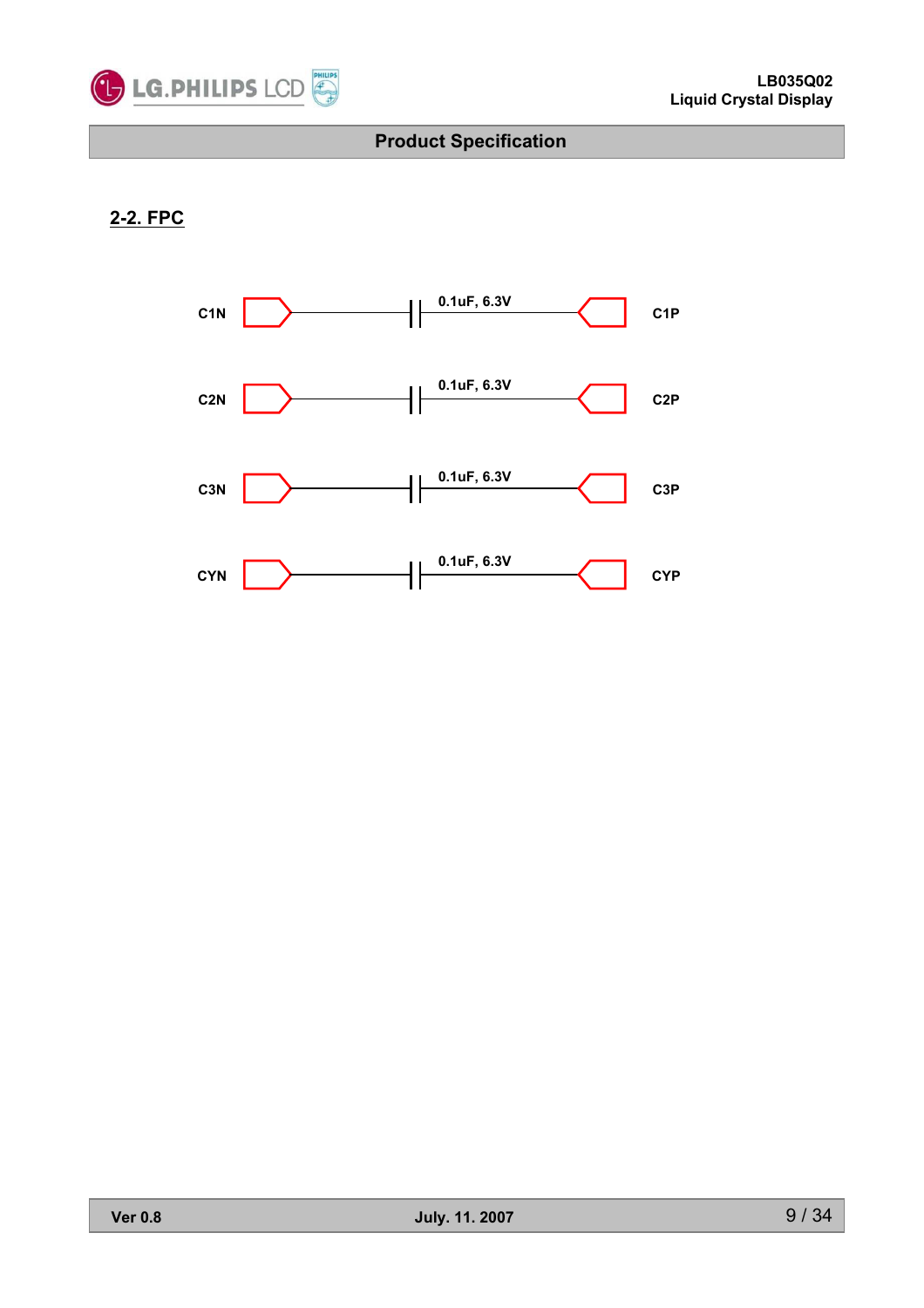

### **3. Absolute Maximum Ratings**

If used the beyond absolute maximum ratings, this device can permanently be damaged. It is strongly recommended to use this device at a condition for normal operation.

| <b>PARAMETER</b>             | <b>SYMBOL</b>              | <b>CONDITION</b>     | MIN.                         | MAX. | <b>UNIT</b> | <b>REMARK</b>            |
|------------------------------|----------------------------|----------------------|------------------------------|------|-------------|--------------------------|
| Power Supply Voltage         | <b>VCI</b>                 | $T_a = 25^{\circ}$ C | $-0.3$                       | 5.0  | v           | $\overline{\phantom{a}}$ |
| <b>LED Forward Current</b>   | ١f                         | $T_a = 25^{\circ}$   | $\qquad \qquad \blacksquare$ | 25   | mA          | [Note 3-1]               |
| <b>Operating Temperature</b> | $\mathsf{T}_{\mathsf{OP}}$ |                      | $-20$                        | 70   | °C          | [Note 3-2]               |
| Storage Temperature          | $\mathsf{T}_{\texttt{ST}}$ |                      | $-30$                        | 80   | °C          | [Note 3-2]               |
| Humidity                     | $H_{OP}$                   |                      | 5                            | 95   | %RH         | [Note 3-2]               |

[Note 3-1] Applies for each LED individually

[Note 3-2] Humidity: 95% RH Max, no condensation > 40  $\degree$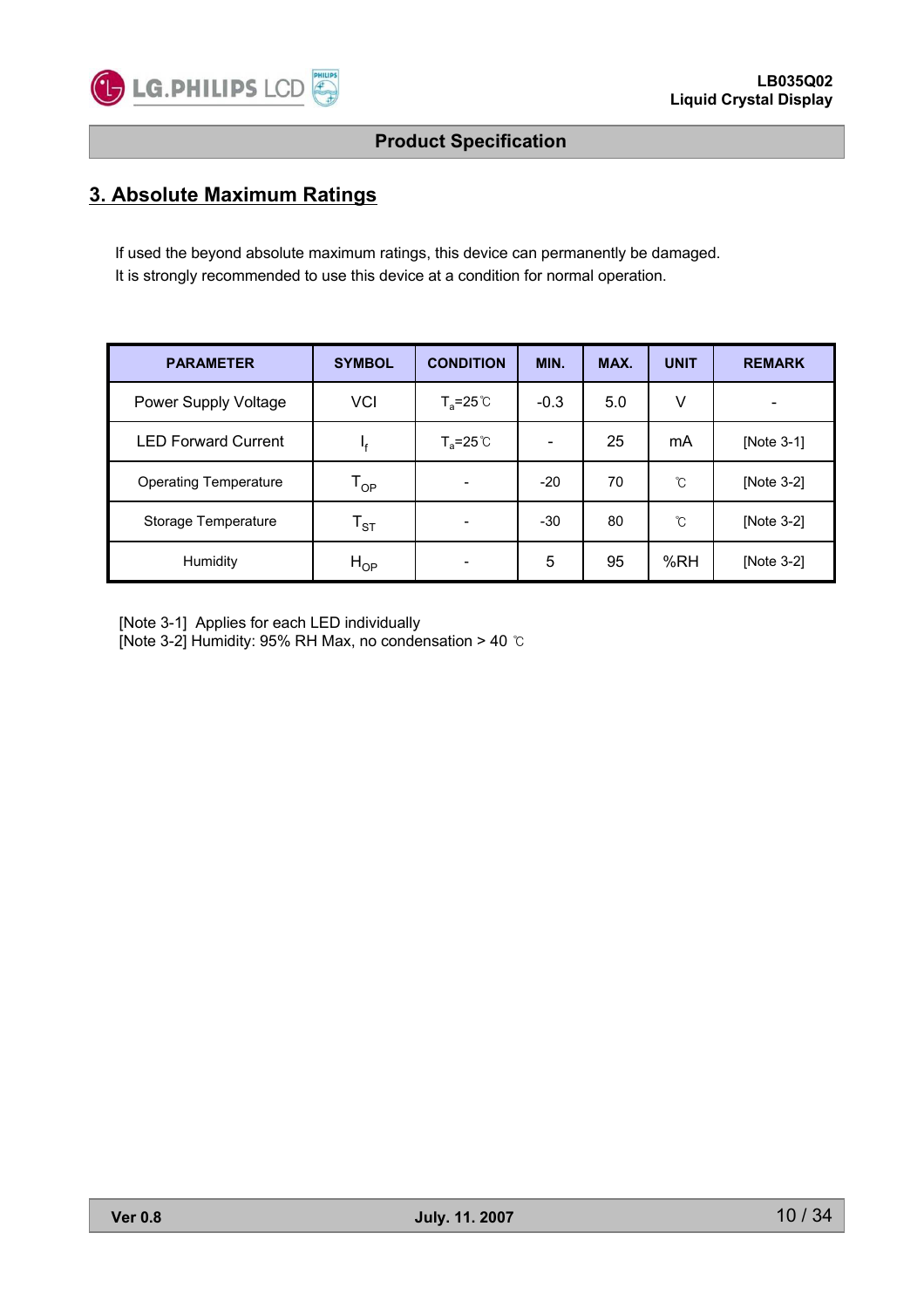

 $T_a = 25^\circ C$ 

### **Product Specification**

# **4. Electrical Characteristics**

### **4-1. TFT LCD Module**

| <b>PARAMETER</b>       | <b>SYMBOL</b>              | MIN.   | TYP. | MAX.                     | <b>UNIT</b> | <b>REMARK</b> |
|------------------------|----------------------------|--------|------|--------------------------|-------------|---------------|
| Power Supply Voltage   | <b>VCI</b>                 | 2.5    | 3.3  | 3.6                      | ٧           |               |
| Gate On Voltage        | $\mathsf{V}_{\mathsf{GH}}$ | 10     | 13   | 15                       | v           |               |
| Gate Off Voltage       | $V_{GL}$                   | $-7$   | -9   | $-11$                    | v           |               |
| Frame Frequency        | <sup>T</sup> FRAME         |        | 70   |                          | Hz          |               |
| Dot Clock              | <b>DOTCLK</b>              |        | 6.5  | 10                       | <b>MHz</b>  |               |
| Serial Clock           | <b>SCL</b>                 | 100    |      | $\overline{\phantom{0}}$ | ns          | See. 7-2-2    |
| Input Leakage Current  | ΗL.                        | $-1.0$ |      | 3.0                      | uA          |               |
| Output Leakage Current | 'OL                        | 3.0    |      | 4.5                      | uA          |               |

#### **4-2. Backlight Unit**

 $T_a = 25^\circ C$ 

| <b>PARAMETER</b>           | <b>SYMBOL</b>  | MIN. | TYP. | MAX.                     | <b>UNIT</b> | <b>REMARK</b> |
|----------------------------|----------------|------|------|--------------------------|-------------|---------------|
| <b>LED forward Current</b> |                | -    | 20   | $\overline{\phantom{0}}$ | mA          | INote4-11     |
| <b>Power Consumption</b>   | D<br><b>BL</b> | -    | 400  | $\overline{\phantom{0}}$ | mW          |               |

[Note4-1] The permissible forward current of LED vary with environmental temperature.

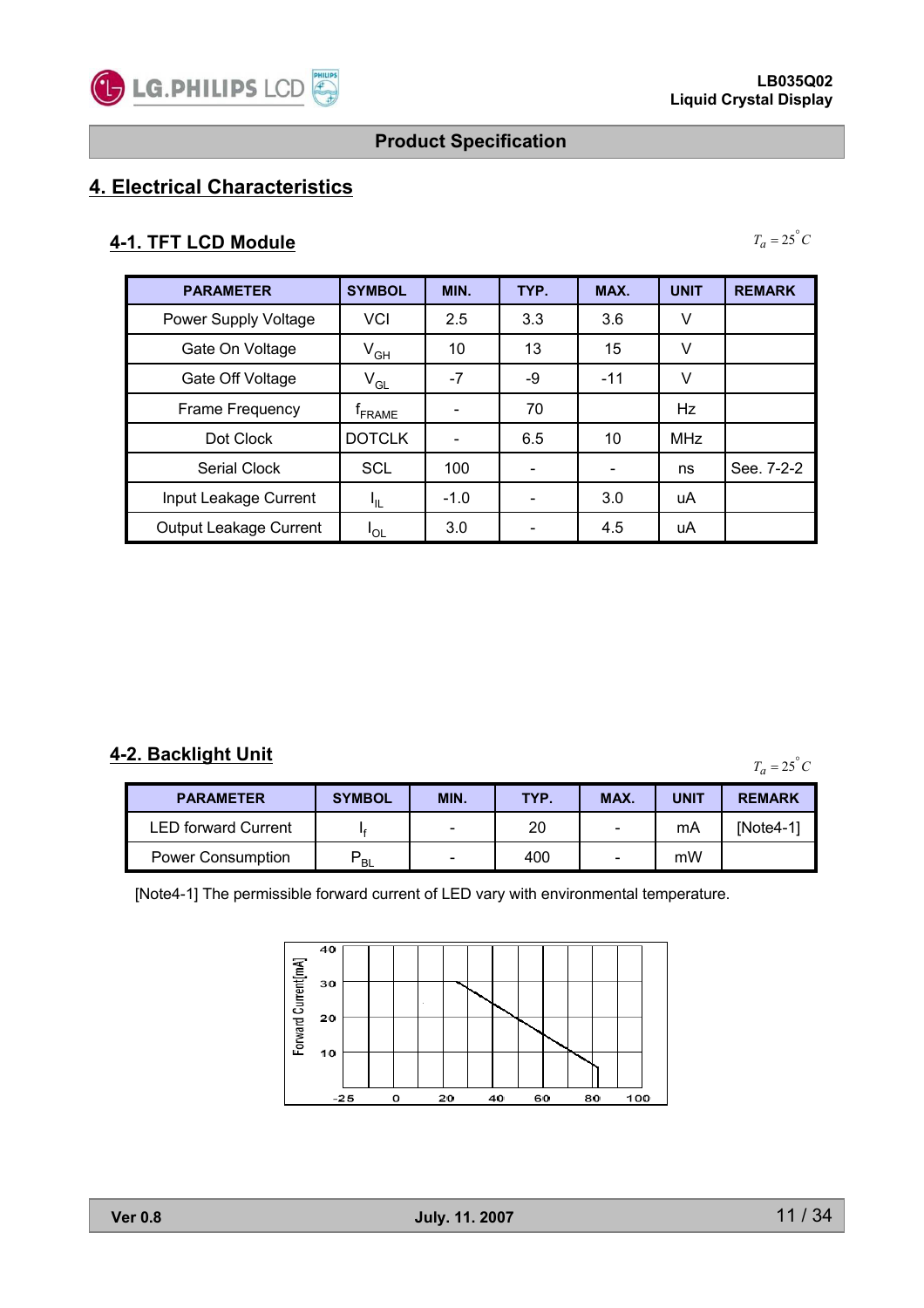

### **5. Touch Screen Panel Specifications**

#### **5-1. TSP Design Guide**



- Use a cushion material between the touch panel and the bezel.

- Do not overlap and contact between the Case/Bezel and the TSP active area

#### **[Note]**

Area(a): Active area

The active area is guaranteed the position data detectable precision, operation force and other operations. It is strongly recommended to place the operation button or menu keys within the active area.

#### **Area(b): Operation non-guaranteed area**

This area does not guarantee a touch panel operation and its function. When this area is pressed, touch panel shows degradation of its performance and durability such as a pen sliding durability.

#### **Area(c): Pressing prohibition area**

The area which forbids pressing, because an excessive load is applied to a transparent electrode(ITO) and a serious damage is given to a touch panel function by pressing

#### **Area(d): Non-Active area**

The area does not activate even if pressed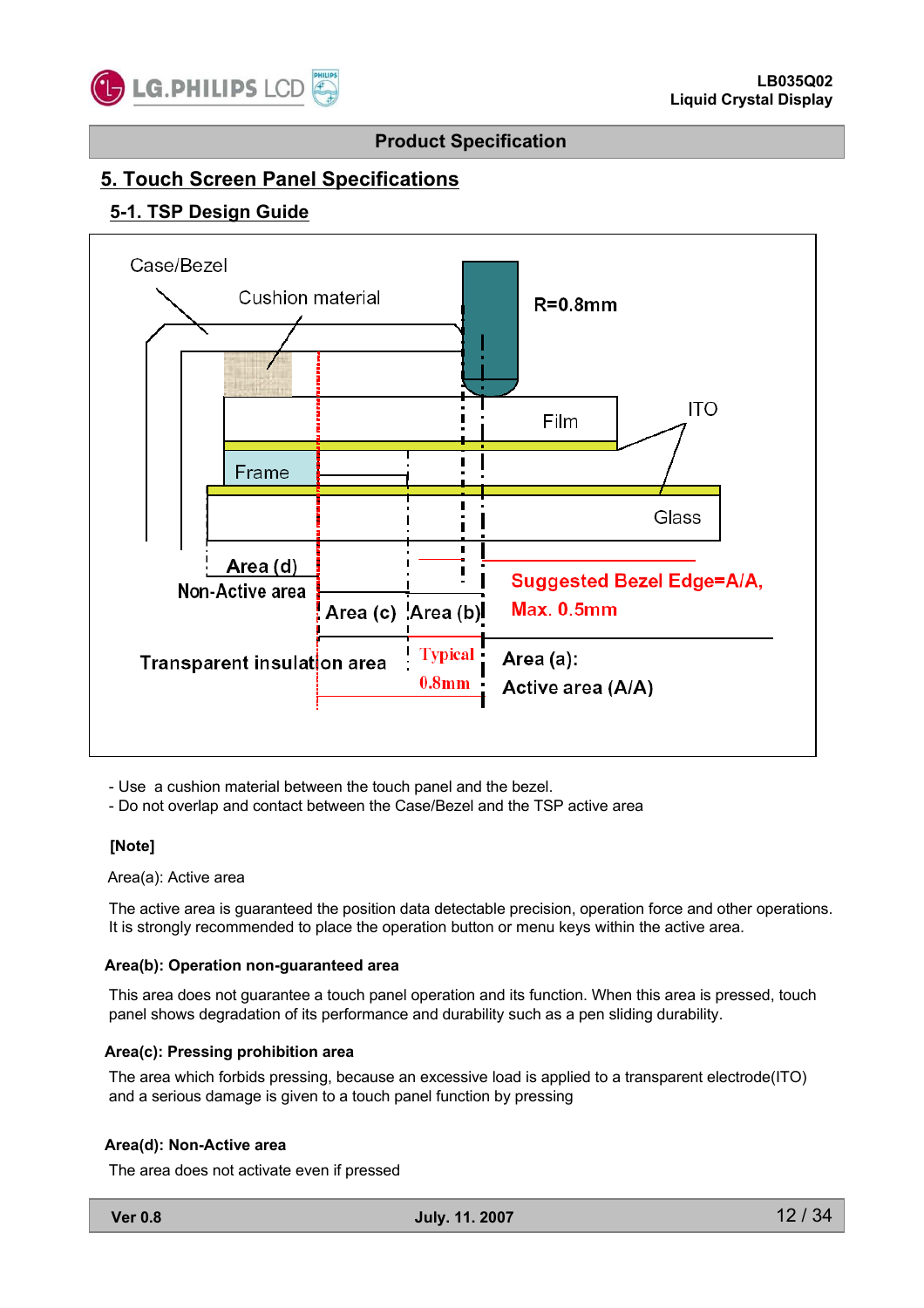

#### **5-2. TSP Dimensions**





A-A' CROSS SECTION



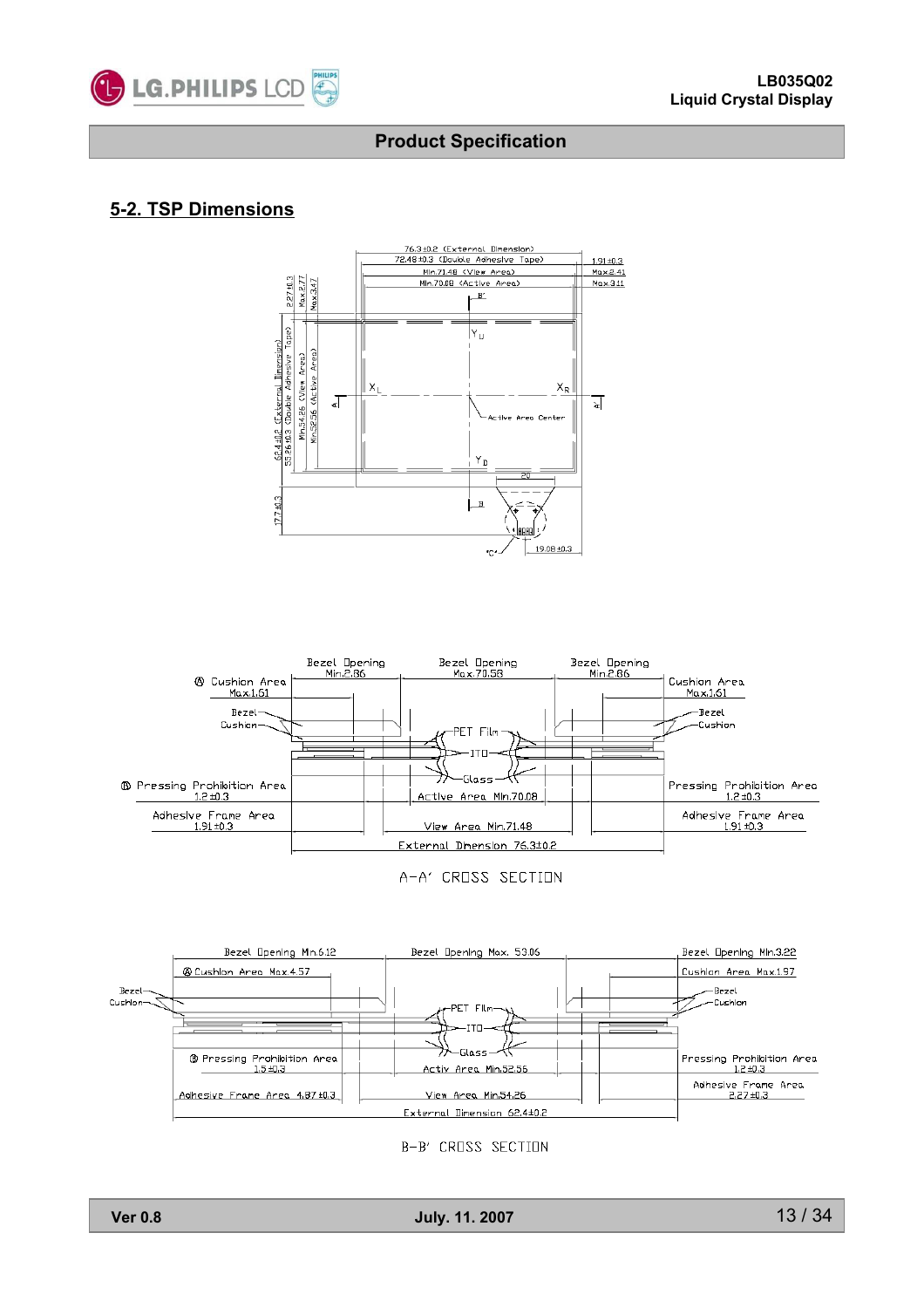

### **5-3. Electrical Characteristics**

 $(T_a = 25^\circ C)$ 

| <b>PARAMETER</b>             | MIN. | TYP.                     | MAX. | <b>UNIT</b> | <b>REMARK</b>           |
|------------------------------|------|--------------------------|------|-------------|-------------------------|
| Linearity                    | 1.5  | $\overline{\phantom{a}}$ | 1.5  | %           | Analog X & Y Directions |
|                              | 200  | -                        | 900  | Ω           | X-axis                  |
| <b>Terminal Resistance</b>   | 200  |                          | 900  | Ω           | Y-axis                  |
| <b>Insulation Resistance</b> | 25   | $\overline{\phantom{a}}$ |      | MΩ          | <b>DC 25V</b>           |
| Voltage                      |      | $\overline{\phantom{a}}$ |      |             | DC                      |
| Chattering                   |      |                          | 10   | ms          |                         |
| Transparency                 |      | 80                       |      | $\%$        |                         |

### **5-4. Mechanical & Reliability Characteristics**

| <b>PARAMETER</b>                   | MIN.             | TYP. | MAX. | <b>UNIT</b>    | <b>REMARK</b>                      |
|------------------------------------|------------------|------|------|----------------|------------------------------------|
| Activation force                   |                  |      | 100  | g              | R0.8mm polyacetal Pen<br>or Finger |
| Durability<br>(Surface scratching) | Write<br>100,000 |      |      | Characters     | [Note]                             |
| Durability<br>(Surface pitting)    | 1,000,000        |      |      | <b>Touches</b> | [Note]                             |
| Surface hardness                   | 3                |      |      | н              | Judgment ref.JIS-K5600             |

#### **[Note]**

- (1) Measurement for Surface area
	- Force : 250gf
	- Speed : 60m/sec
	- Stylus : R0.8 polyacetal tip
- (2) Pit 1,000,000 times on the Film with a R8.0 silicon rubber
	- Force : 250gf
	- Speed : 2times/sec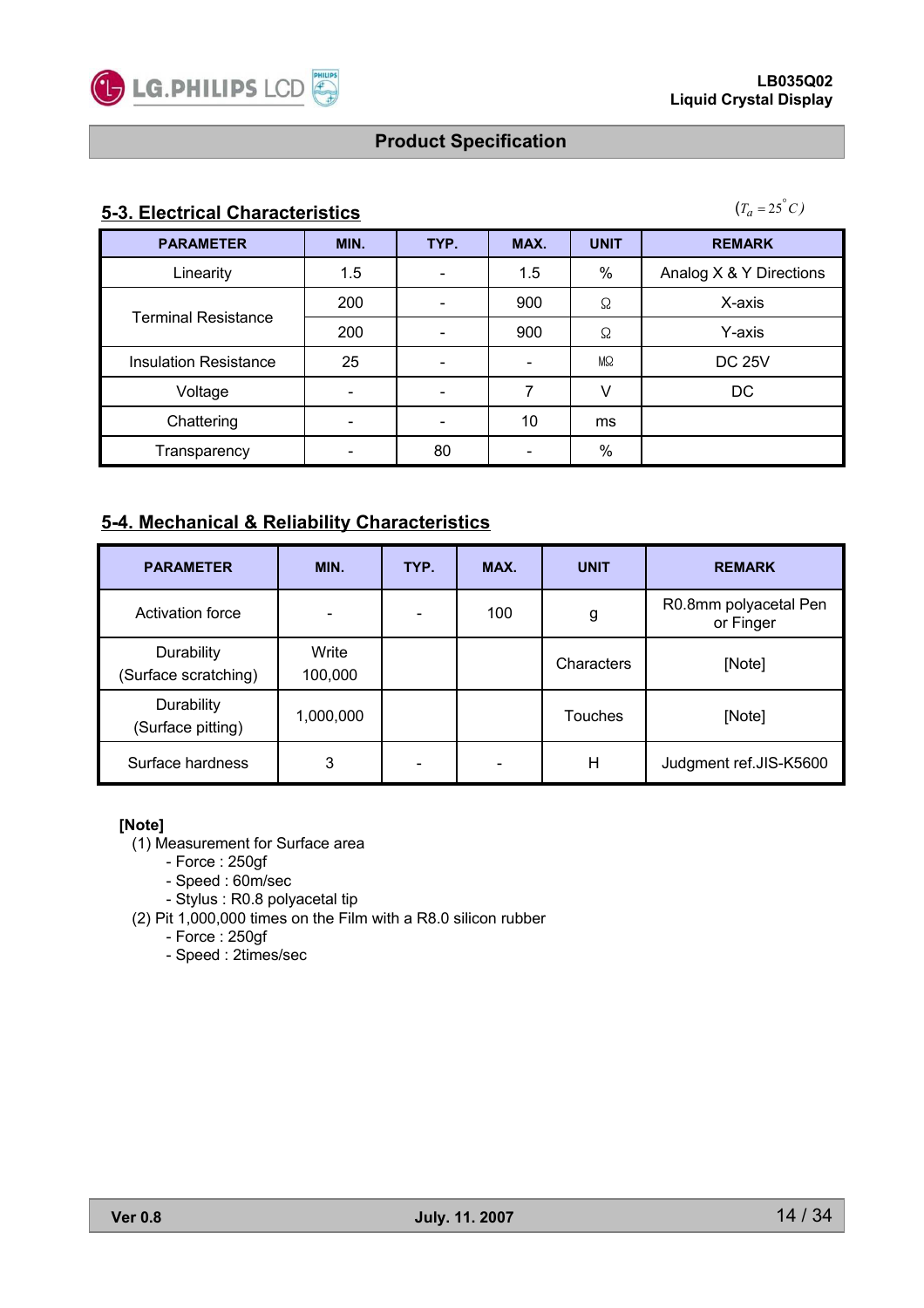

# **6. Optical Characteristics**

# **6-1. TFT LCD Module**

| <b>PARAMETER</b>                          |                | <b>SYMBOL</b>         | <b>CONDITION</b>     | MIN.           | TYP.  | MAX.                     | <b>UNIT</b>                  | <b>REMARK</b>                      |
|-------------------------------------------|----------------|-----------------------|----------------------|----------------|-------|--------------------------|------------------------------|------------------------------------|
| Luminance<br>(with Touch Panel)           |                | Υ                     | $I_{BL}$ = 20 mA     | 250            | 300   |                          | Cd/m <sub>2</sub>            | $[Note6-1]$                        |
| <b>Contrast Ratio</b>                     |                | <b>CR</b>             | Center<br>Point      | 300            | 400   |                          | $\qquad \qquad \blacksquare$ | [Note6-2]                          |
| <b>White color</b>                        |                | Wx                    |                      | 0.26           | 0.31  | 0.36                     |                              | [Note6-1]                          |
| <b>Chromaticity</b>                       |                | Wy                    | $I_{BL}$ = 20 mA     | 0.27           | 0.33  | 0.38                     | $\overline{\phantom{0}}$     | PR-650                             |
| <b>Red color</b>                          |                | Wx                    |                      | 0.532          | 0.582 | 0.632                    | $\qquad \qquad \blacksquare$ | [Note6-1]                          |
| <b>Chromaticity</b>                       |                | Wy                    | $I_{BL}$ = 20 mA     | 0.300          | 0.350 | 0.400                    |                              | PR-650                             |
| <b>Green color</b><br><b>Chromaticity</b> |                | Wx                    |                      | 0.307          | 0.357 | 0.407                    |                              | [Note6-1]<br>PR-650                |
|                                           |                | Wy                    | $I_{BL}$ = 20 mA     | 0.533          | 0.583 | 0.633                    |                              |                                    |
| <b>Blue color</b>                         |                | Wx                    |                      | 0.108          | 0.158 | 0.208                    | $\blacksquare$               | $[Note6-1]$                        |
| <b>Chromaticity</b>                       |                | Wy                    | $I_{BL}$ = 20 mA     | 0.068          | 0.118 | 0.168                    |                              | PR-650                             |
|                                           |                | $\Theta_\mathsf{L}$   |                      | $\blacksquare$ | 65    |                          |                              |                                    |
| <b>Viewing</b>                            | Hor.           | $\Theta_\mathsf{L}$   | CR > 10              |                | 65    | $\blacksquare$           | Degre<br>es                  | [Note6-2]<br>$[Note6-3]$<br>PR-880 |
| Angle                                     | Ver.           | $\Theta_{\sf U}$      |                      | $\blacksquare$ | 50    | -                        |                              |                                    |
|                                           |                | $\Theta_{\mathsf{D}}$ |                      | $\blacksquare$ | 60    | $\overline{\phantom{a}}$ |                              |                                    |
| <b>Rising</b><br><b>Response</b>          |                |                       | $\Theta = 0^{\circ}$ |                |       |                          |                              | $[Note6-4]$                        |
| <b>Time</b>                               | <b>Falling</b> | $T_r + T_r$           |                      | $\blacksquare$ | 25    | 30                       | msec                         | PR-880                             |
|                                           |                |                       |                      | $\blacksquare$ | 1.20  | 1.40                     |                              |                                    |
| <b>Luminance Uniformity</b>               |                | U                     | $I_{BL}$ = 20 mA     |                | 83.4  | 71.4                     | $\%$                         | $[Note6-5]$                        |

 $T_a = 25^\circ C$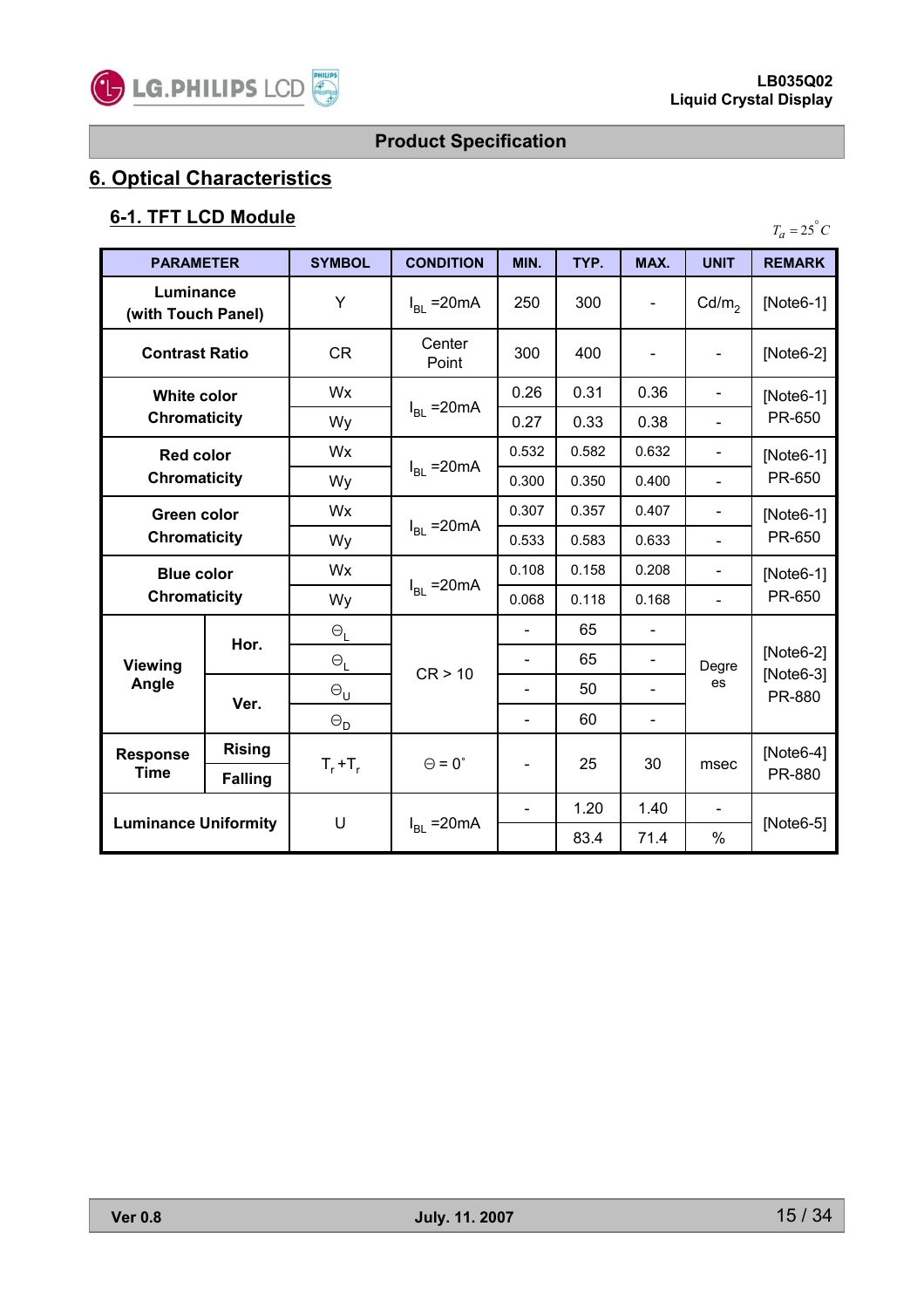

 Measurement condition : Refer to the below "Test Equipment Set Up" and next two pages **[Test Equipment Set Up]**



Measuring Condition ;

-Measuring surroundings : Dark Room

-Measuring temperature :  $T_a = 25^\circ \text{C}$ 

-Adjust operating voltage to get optimum contrast at the center of the display.

-Measured value at the center point of LCD panel after more than 10 minutes while backlight turning on.

#### **[Note 6-1]**

Measured on the center area of the panel by PHOTO RESEARCH photometer PR-880&PR650 or Equivalent

#### **[Note 6-2]**

Contrast ratio is defined as follows ;

Photo detector output with LCD being "white"

Contrast Ratio(CR) =

Photo detector output with LCD being "black"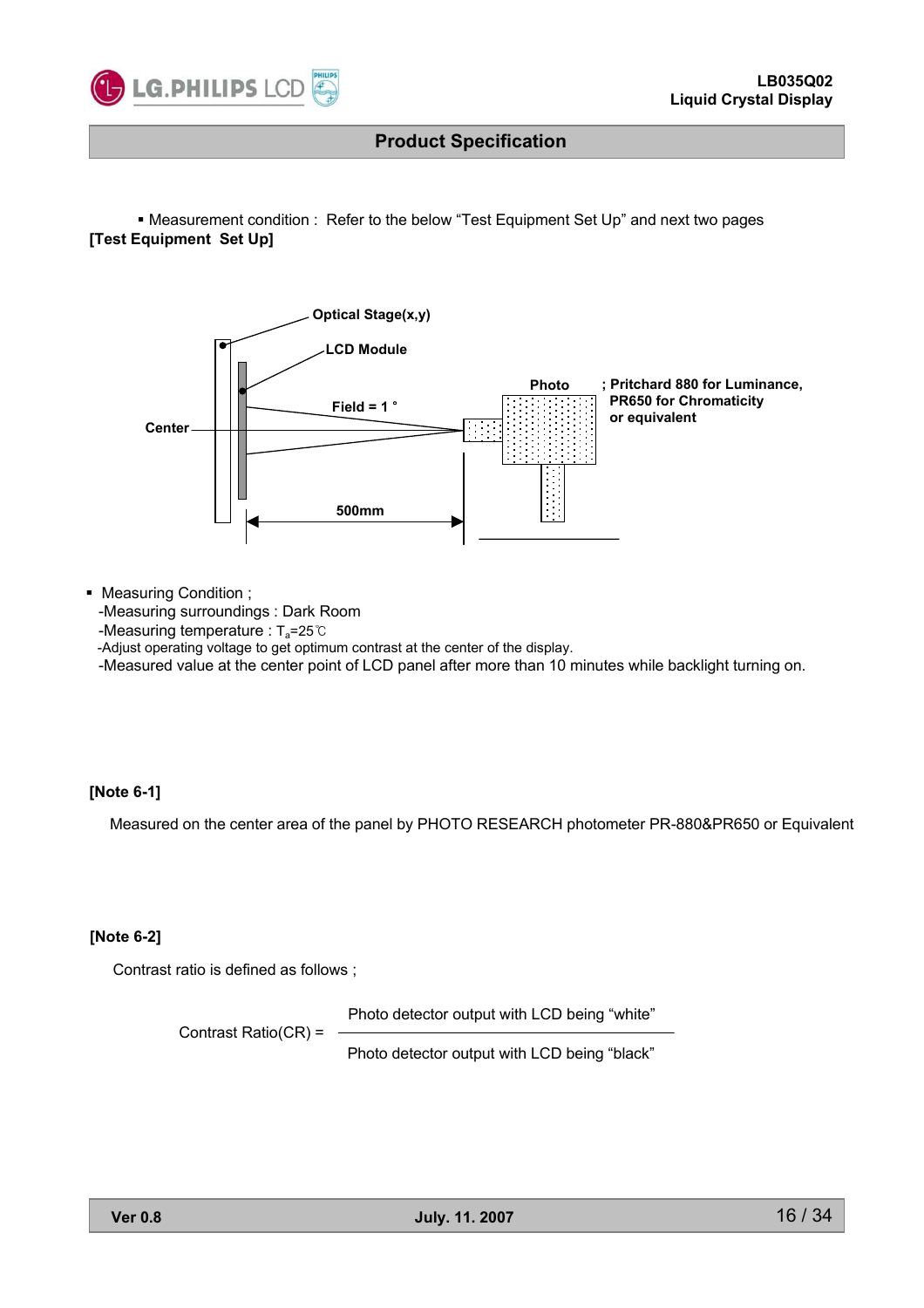

#### **[Note 6-3]**

Viewing angle range is defined as follows [PR-880];



#### **[Note 6-4]**

Response time is obtained by measuring the transition time of photo detector output, when input signals are applied so as to make the area "black" to and from "white".

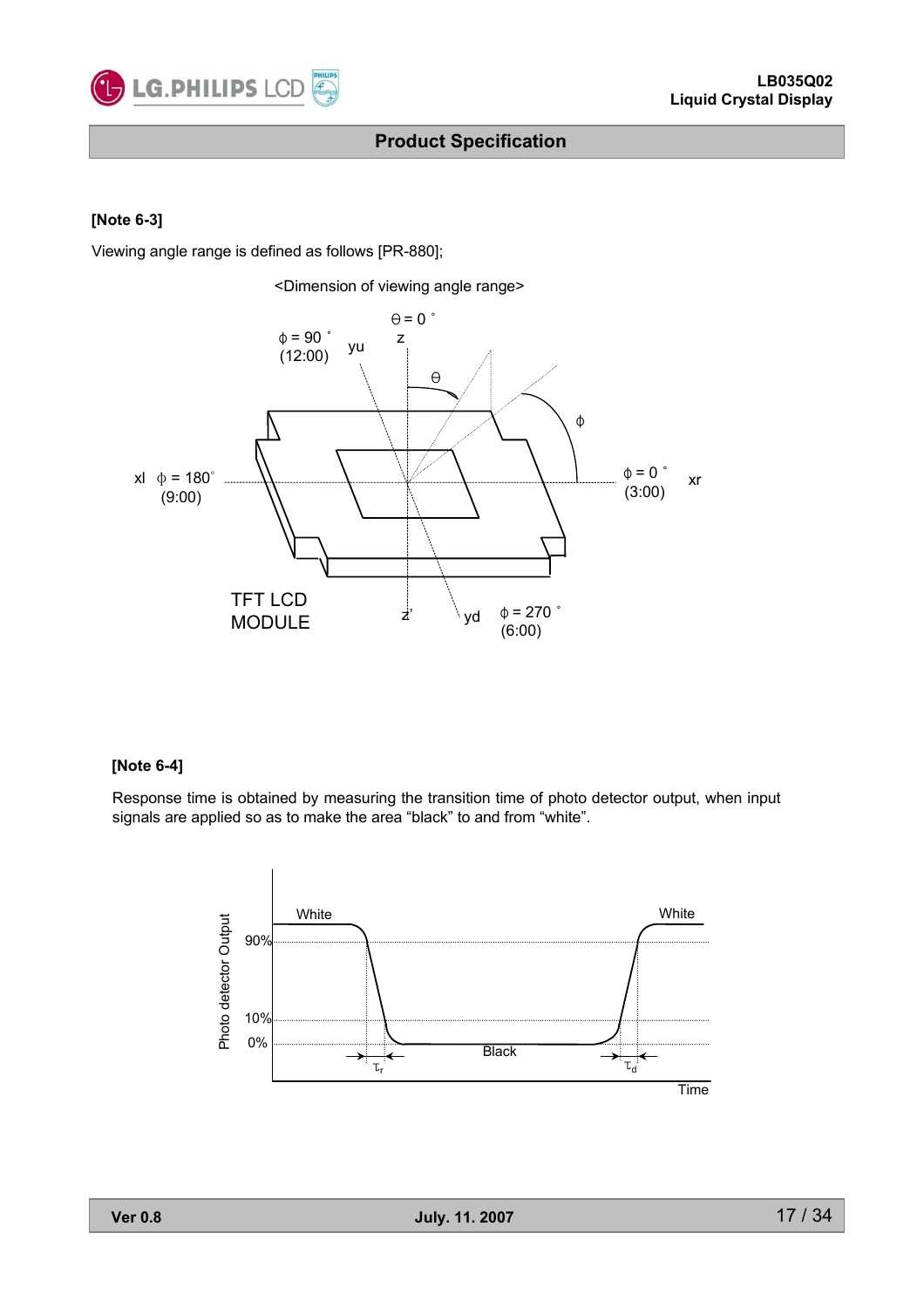

#### **[Note 6-5]**

Luminance Uniformity= Maximum of 9points  $(\hat{U} \sim \hat{Q})$  / Minimum of 9points  $(\hat{U} \sim \hat{Q})$ Luminance Uniformity(%) = Minimum of 9points ( $\vec{Q}$ ~ $\vec{Q}$ ) / Maximum of 9points ( $\vec{Q}$ ~ $\vec{Q}$ ) x 100

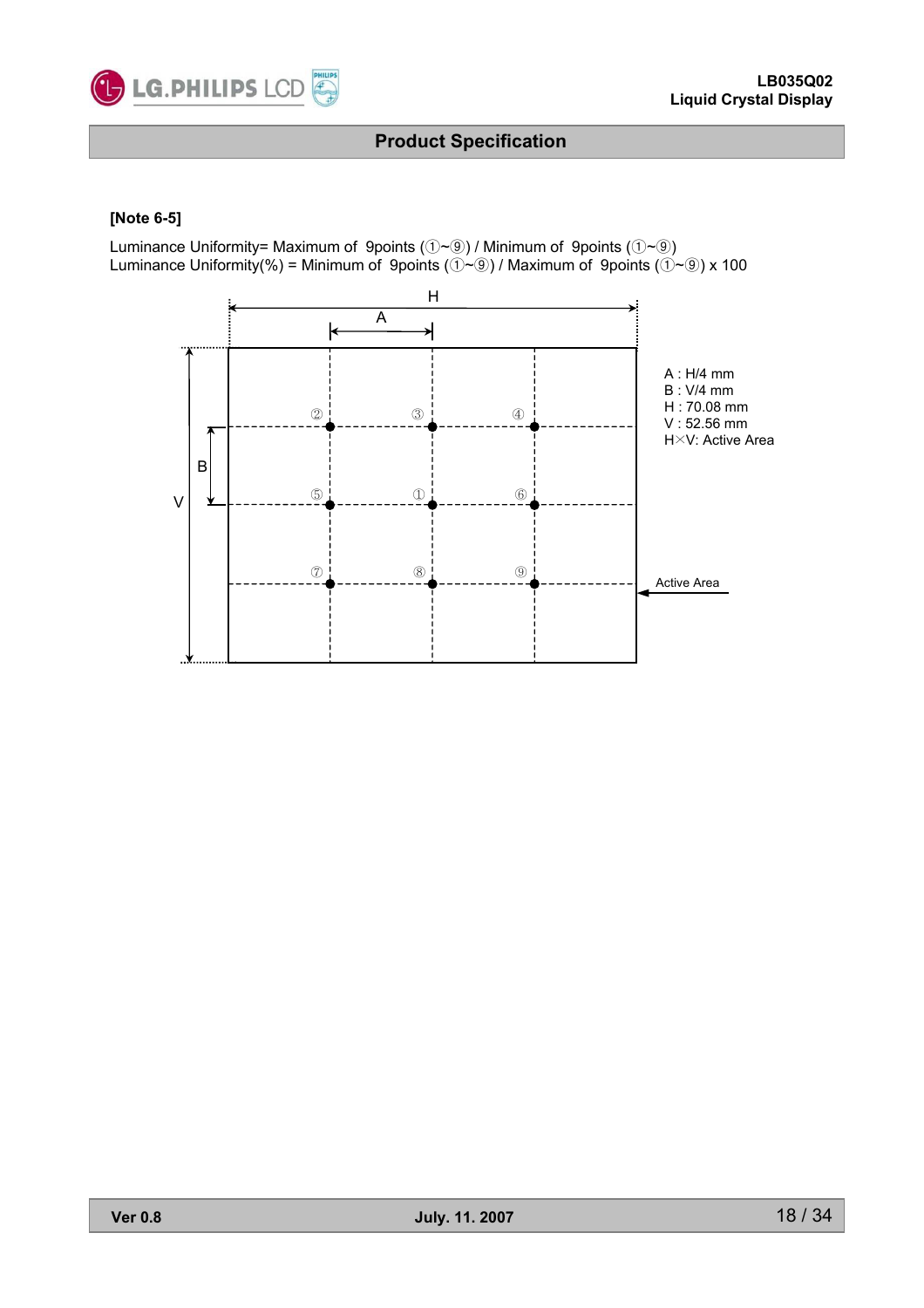

# **7. Mechanical Characteristics**

| <b>PARAMETER</b>         |           | <b>SPECIFICATION</b>                  | <b>UNIT</b> | <b>REMARK</b> |
|--------------------------|-----------|---------------------------------------|-------------|---------------|
| <b>Outline Dimension</b> | Width     | 76.9                                  | mm          |               |
|                          | Height    | 63.9                                  | mm          |               |
|                          | Depth     | 3.15 (without TSP)<br>4.25 (with TSP) | mm          | -             |
|                          | Width     | 72.48                                 | mm          |               |
| <b>Bezel Area</b>        | Height    | 55.26                                 | mm          |               |
| Weight                   | 41 (Typ.) |                                       | g           | 45 (Max.)     |
| Surface Treatment        |           | Clear Hard Coating(3H) Treatment      |             |               |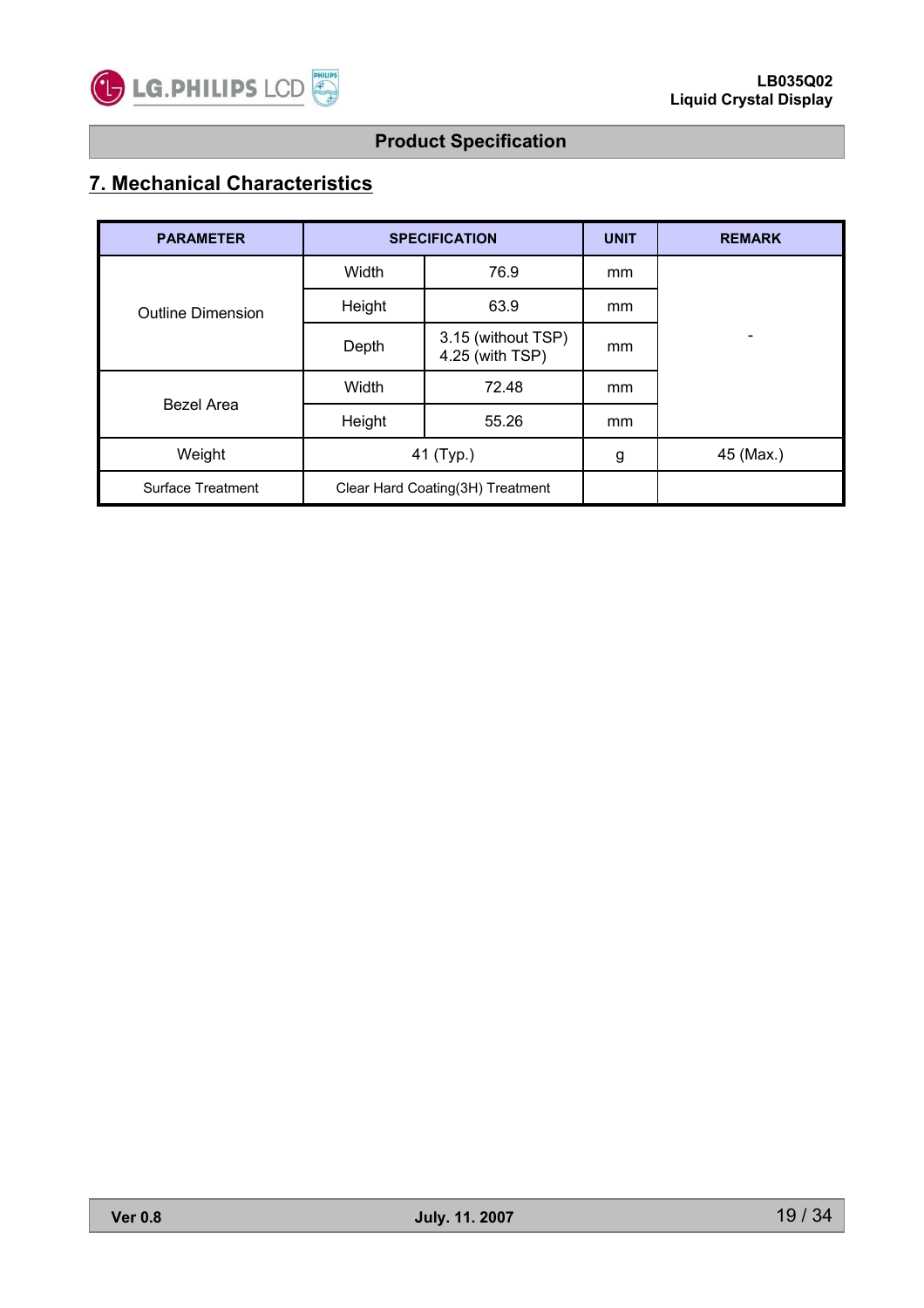

### **8. Operation Specifications**

#### **8-1. RGB Data Interface**

### **8-1-1. RGB Data Interface Timing Characteristics**



| <b>PARAMETER</b>           | <b>SYMBOL</b>  | 24bit<br><b>Interface</b> |      | 8 bit Interface |      | <b>Unit</b> |
|----------------------------|----------------|---------------------------|------|-----------------|------|-------------|
|                            |                | Min.                      | Max. | Min.            | Max. |             |
| <b>DOTCLK Period</b>       | <b>tDOTCLK</b> | 100                       |      | 33.3            |      | ns          |
| <b>DOTCLK Low Period</b>   | tCKL           | 50                        |      | 15              |      | ns          |
| <b>DOTCLK High Period</b>  | tCKH           | 50                        |      | 15              |      | ns          |
| <b>DOTCLK Frequency</b>    | <b>tDOTCLK</b> | 10                        |      | 30              |      | ns          |
| Vertical Sync Setup Time   | tvSYS          | 20                        |      | 10              |      | ns          |
| Vertical Sync Hold Time    | tvSYH          | 20                        |      | 10              |      | ns          |
| Horizontal Sync Setup Time | thSYS          | 20                        |      | 10              |      | ns          |
| Horizontal Sync Hold Time  | thSYH          | 20                        |      | 10              |      | ns          |
| Data Setup Time            | tDS            | $12 \overline{ }$         |      | 10              |      | ns          |
| Data Hold Time             | tDH            | $12 \overline{ }$         |      | 10              |      | ns          |

[Note] External clock source must be provided to LCM.

The LCM will not operate if absent of the clocking signal.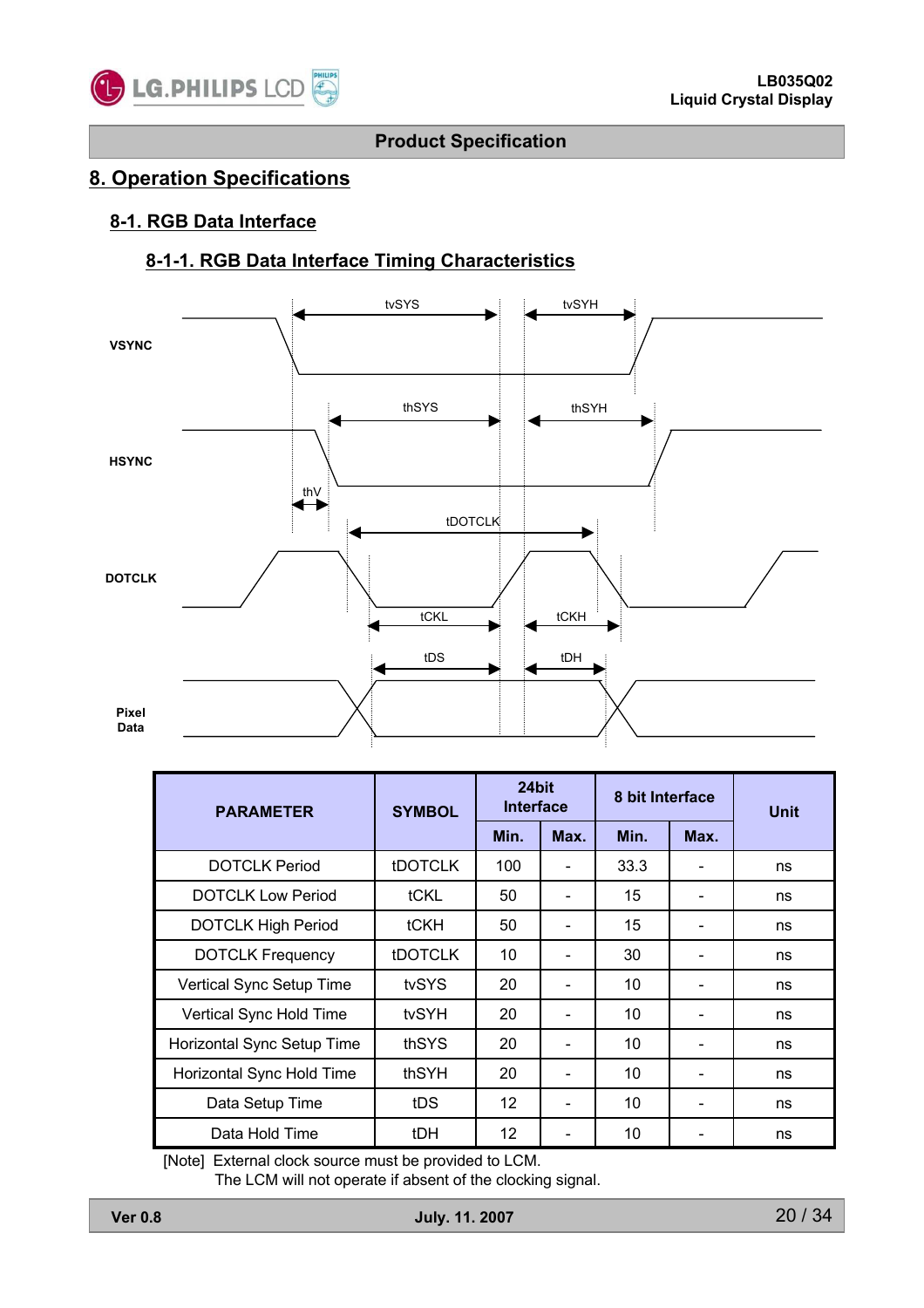

### **8-1-2. Data Format for 24 bit RGB Data Interface**



#### **8-1-3. Data Format for 18 bit RGB Data Interface**



[Note] LSB 2bits are connected to VSS or floating.

### **8-1-4. Data Format for 8 bit RGB Data Interface**



[Note] For 8 bit interface, only RR[7:0] are used. For unused pins, please connect to GND or floating.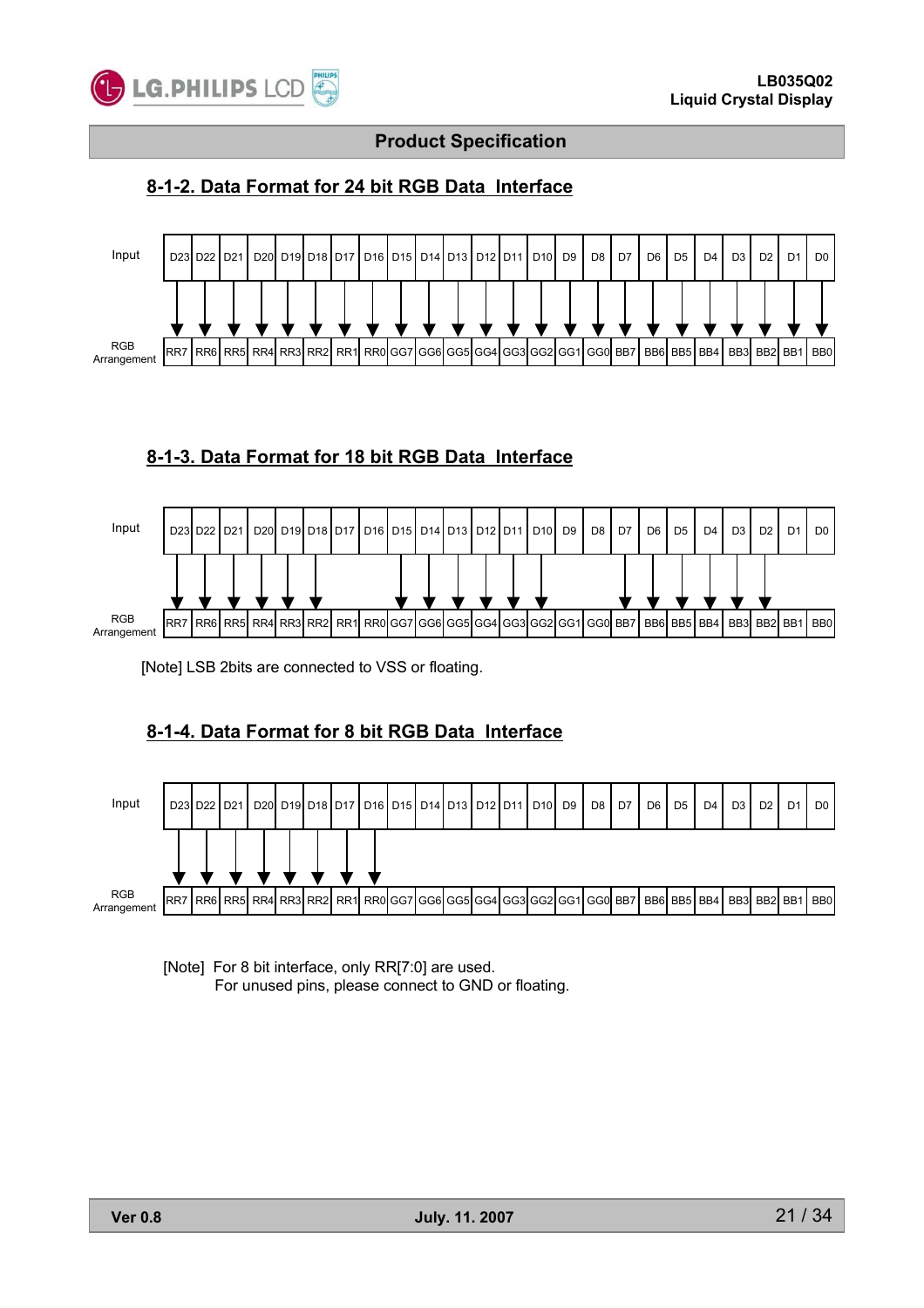

#### **8-1-3. 24 Bit RGB Interface Timing**

### **8-1-3-1. Sync Mode**



a) Horizontal Data Transaction Timing



b) Vertictal Data Transaction Timing

| <b>PARAMETER</b>            | <b>SYMBOL</b>  | Typ.  |      | <b>Unit</b>    |  |
|-----------------------------|----------------|-------|------|----------------|--|
|                             |                | 24bit | 8bit |                |  |
| <b>DOTCLK Frequency</b>     | <b>fDOTCLK</b> | 6.5   | 19.5 | <b>MHz</b>     |  |
| <b>DOTCLK Period</b>        | <b>tDOTCLK</b> | 154   | 51.3 | ns             |  |
| Horizontal Frequency(Line)  | fH             | 14.9  | 14.9 | kHz            |  |
| Vertical Frequency(Refresh) | fV             | 60    | 60   | <b>Hz</b>      |  |
| Horizontal Back porch       | <b>tHBP</b>    | 68    | 204  | <b>IDOTCLK</b> |  |
| Horizontal Front porch      | tHFP           | 20    | 60   | <b>IDOTCLK</b> |  |
| Vertical Back porch         | tVBP           | 18    | 18   | Lines          |  |
| Vertical Front porch        | tVFP           | 4     | 4    | Lines          |  |
| Vertical Display Area       | tDISP          | 240   | 240  | Lines          |  |

[Note] The rising edge of DOTCLK is used to fetch display data PD bus.

The Delay amount of the source output must be larger than the Hsync Low Pulse Width.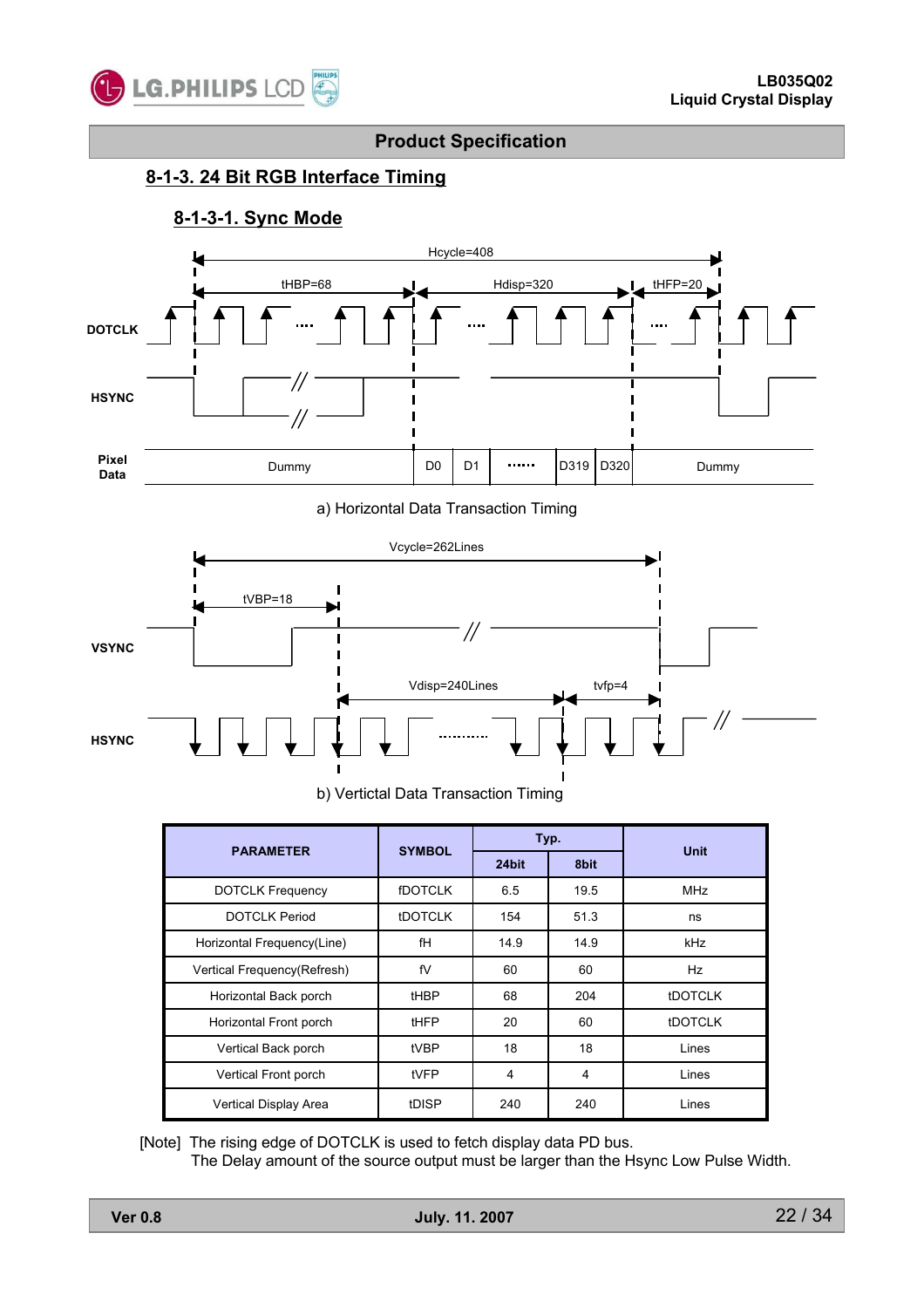

# **8-1-3. 24 Bit RGB Interface Timing**

### **8-1-3-2. DE Mode**

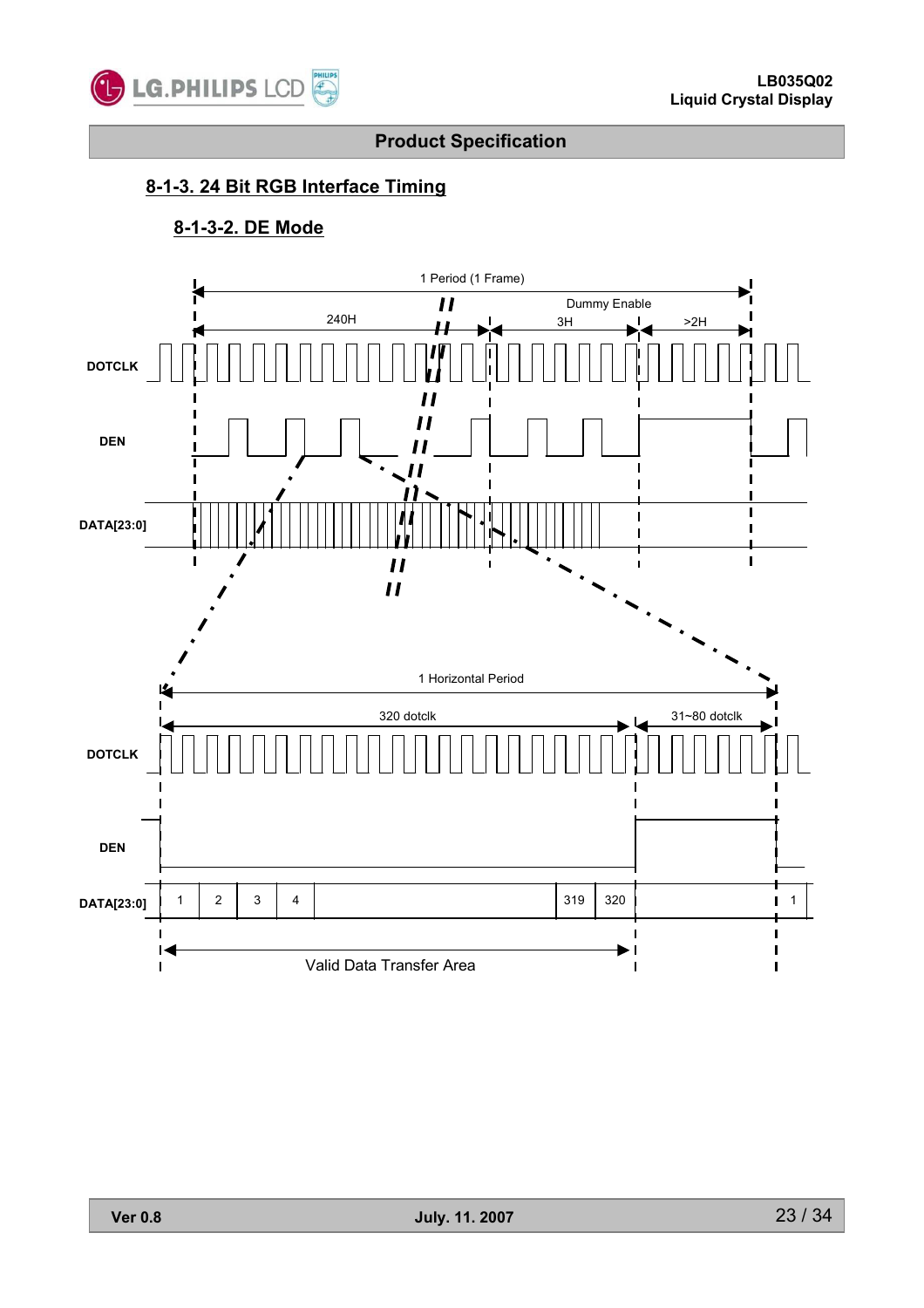

### **8-2. Serial Peripheral Interface**

### **8-2-1. Serial Peripheral Interface Timing**



[Note] RS="0" [Index], RS="1" [Instruction]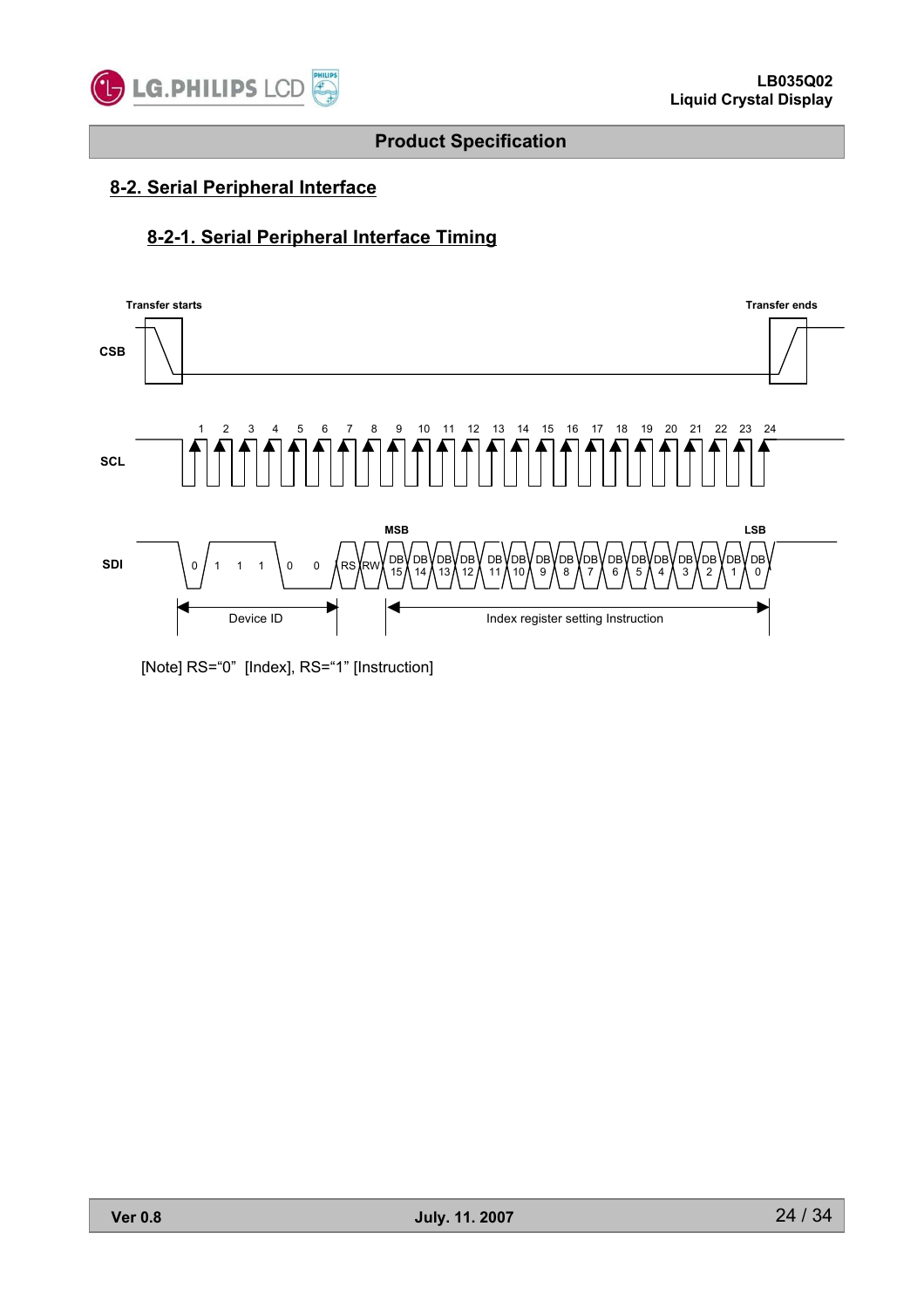

# **8-2-2. Clock Synchronized Serial Mode Characteristics**



| <b>PARAMETER</b>             | <b>SYMBOL</b> | MIN. | MAX. | <b>UNIT</b> |
|------------------------------|---------------|------|------|-------------|
| Serial Clock Cycle Time      | tscyc         | 100  |      |             |
| Serial Clock Rise/Fall Time  | tR, tF        |      | 2    |             |
| Pulse Width High For Write   | tSCHW         | 30   |      |             |
| Pulse Width High For Read    | <b>tSCHR</b>  | 50   |      |             |
| Pulse Width Low For Write    | tSCLW         | 30   |      |             |
| Pulse Width Low For Read     | <b>tSCLR</b>  | 50   |      | ns          |
| Chip Select Setup Time       | tCSS          | 20   |      |             |
| <b>Chip Select Hold Time</b> | tCSH          | 50   |      |             |
| Serial Input Data Setup Time | tSIDS         | 30   |      |             |
| Serial Input Data Hold Time  | tSIDH         | 30   |      |             |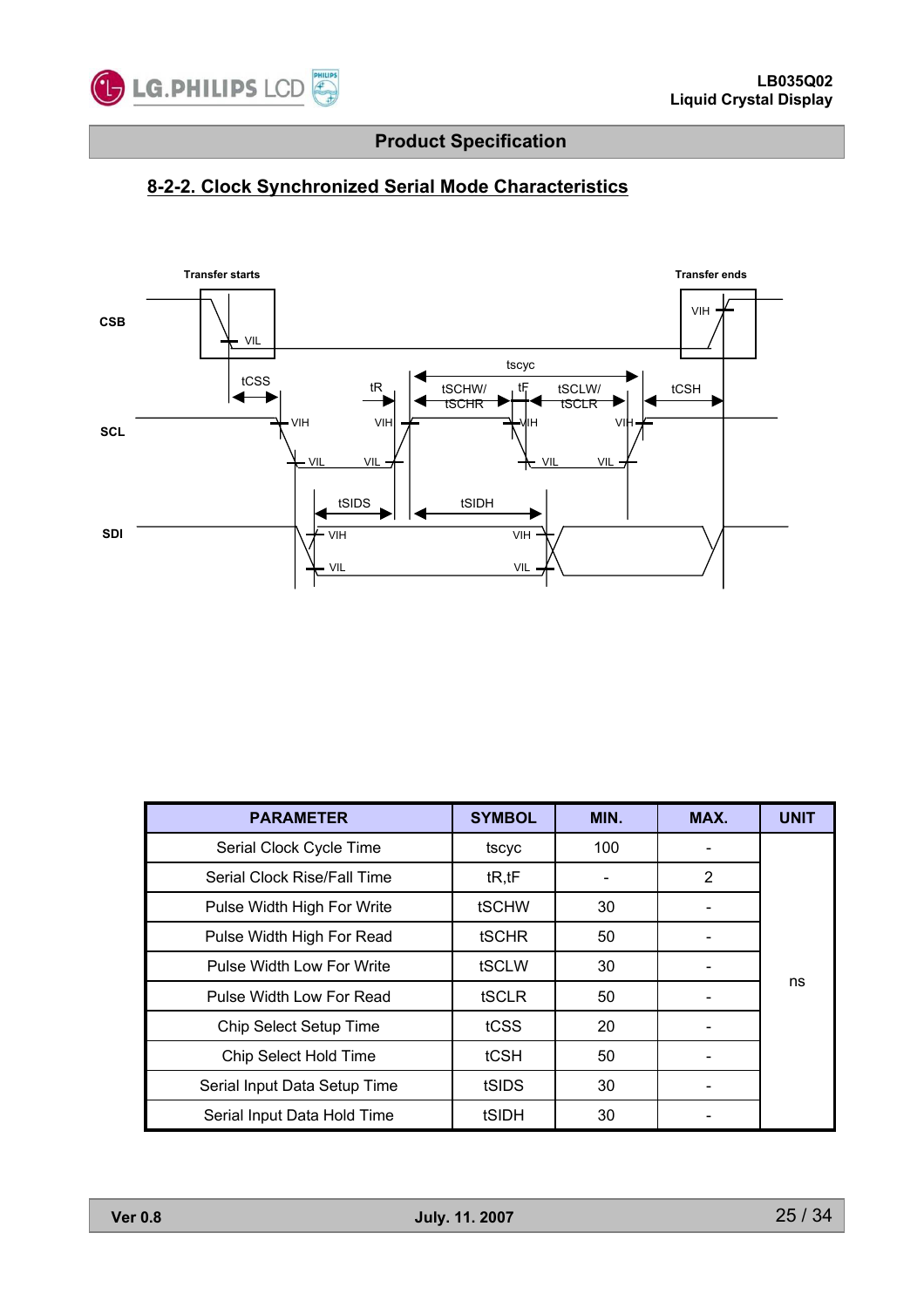

### **9. Power On/Off Sequence**

### **9-1. Power On Sequence**



| <b>Characteristics</b>                                          | <b>SYMBOL</b> | MIN. | Typ. | MAX. | <b>Units</b> |
|-----------------------------------------------------------------|---------------|------|------|------|--------------|
| VDD on to falling edge of SHUT                                  | tp-shut       |      |      |      | us           |
| <b>DOTCLK</b>                                                   | tclk-shut     |      |      |      | clk          |
| Falling edge of SHUT to LCD power<br>on.                        | tshut-Icd     |      |      | 128  | ms           |
| Falling edge of SHUT to display start                           |               |      |      | 10   | frame        |
| -1 line : 408 clk<br>- 1 frame: 262 line<br>-DOTCLK = $6.5$ MHz | tshut-on      |      | 166  |      | ms           |

[Note] It is necessary to input DOTCLK before the falling edge of SHUT. Display starts at 10<sup>th</sup> falling edge of VSYNC after the falling edge of SHUT.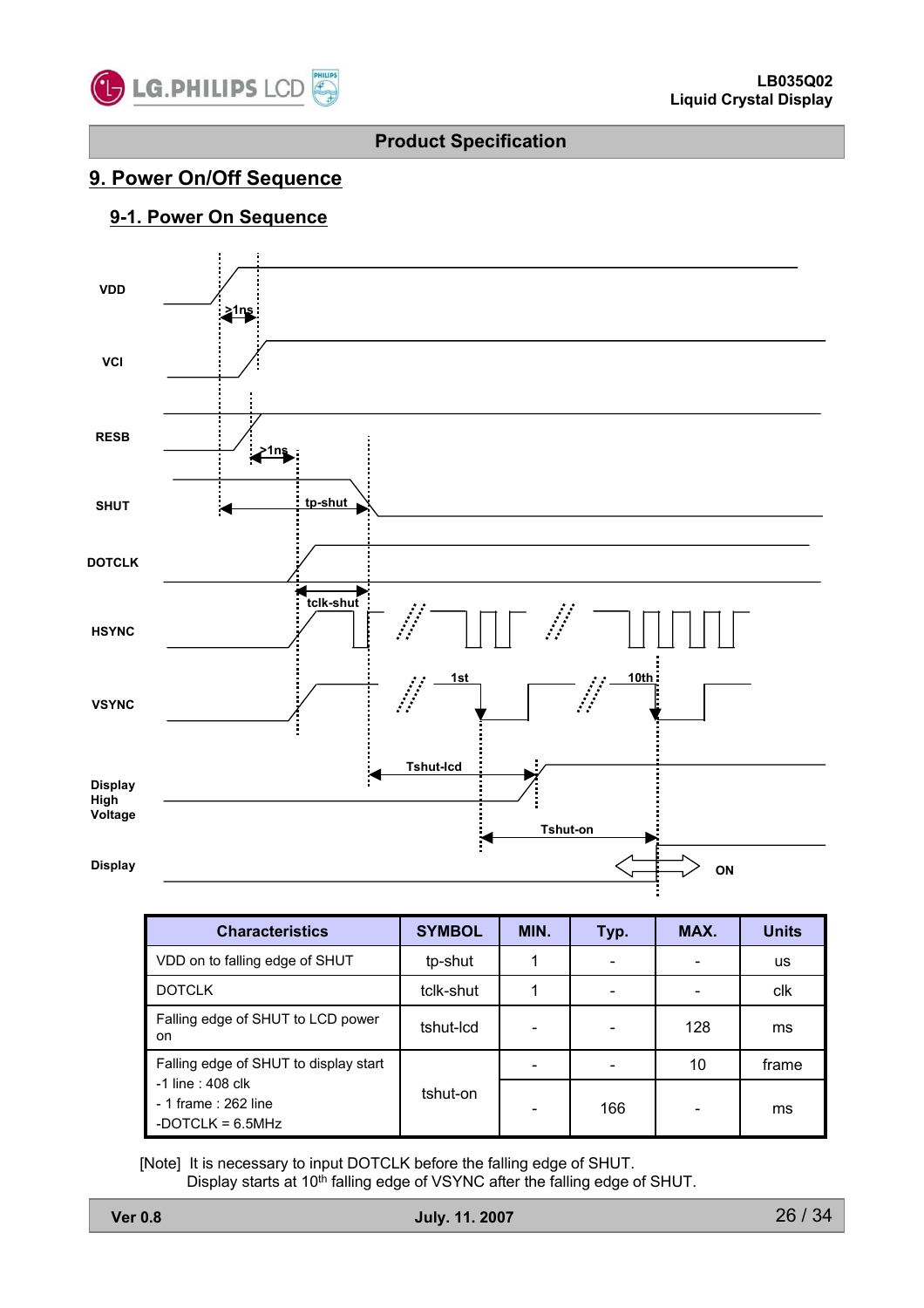

# **9-2. Initial Code**

| No.                     | Register         | Value                   | Contents                            |  |
|-------------------------|------------------|-------------------------|-------------------------------------|--|
| 1                       | H <sub>01</sub>  | 6300                    | <b>Driver Output</b>                |  |
| $\overline{2}$          | H <sub>02</sub>  | 0200                    | <b>LCD Driving Waveform Control</b> |  |
| 3                       | H03              | 0117                    | Power Control 1                     |  |
| $\overline{\mathbf{4}}$ | H04              | 04C7                    | Input Data & C/F Control            |  |
| 5                       | H05              | <b>F7C0</b>             | <b>Function Control</b>             |  |
| 6                       | H06              | E806                    |                                     |  |
| $\overline{7}$          | H <sub>0</sub> A | 4008                    | Contrast / Brightness Control       |  |
| 8                       | HOB              | 0000                    | Frame Cycle Control                 |  |
| 9                       | H <sub>0</sub> D | 0030                    | Power Control 2                     |  |
| 10                      | <b>HOE</b>       | 2800                    | Power Control 3                     |  |
| 11                      | H <sub>0</sub> F | 0000                    | <b>Gate Scan Position</b>           |  |
| Porch                   |                  |                         |                                     |  |
| 12                      | H <sub>16</sub>  | 9F80                    | Horizon Porch                       |  |
| 13                      | H17              | 0A0F                    | <b>Vertical Porch</b>               |  |
| 14                      | H <sub>1</sub> E | 00BD                    | Power Control 4                     |  |
|                         |                  | <b>Gamma Collection</b> |                                     |  |
| 15                      | H30              | 0300                    |                                     |  |
| 16                      | H31              | 0107                    |                                     |  |
| 17                      | H32              | 0000                    |                                     |  |
| 18                      | H33              | 0000                    |                                     |  |
| 19                      | H34              | 0707                    |                                     |  |
| 20                      | H35              | 0004                    |                                     |  |
| 21                      | H36              | 0302                    |                                     |  |
| 22                      | H37              | 0202                    |                                     |  |
| 23                      | H <sub>3</sub> A | 0A0D                    |                                     |  |
| 24                      | H3B              | 0806                    |                                     |  |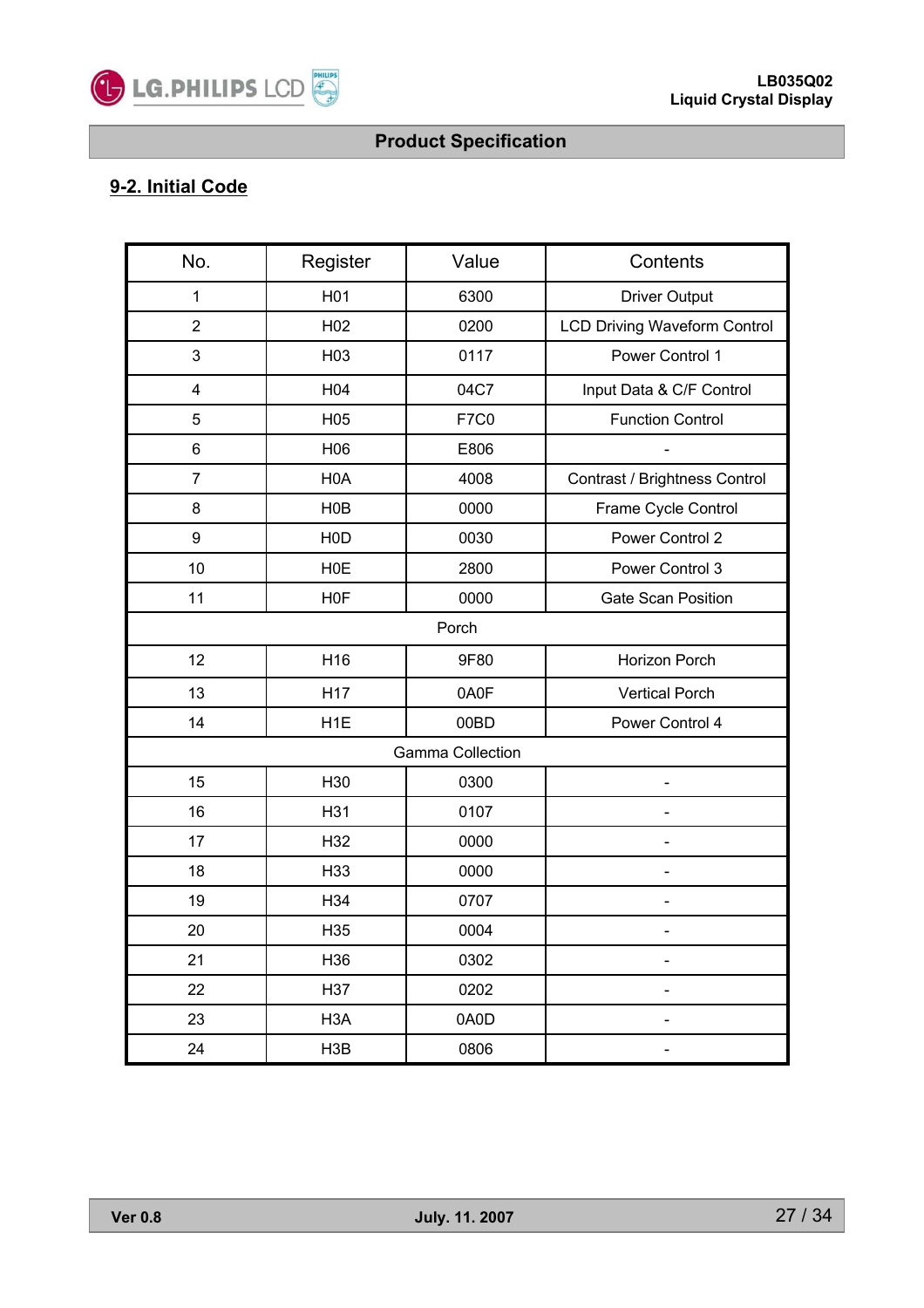

#### **9-3. Power Off Sequence**



| <b>Characteristics</b>                                             | <b>SYMBOL</b> | MIN. | Typ. | MAX.            | <b>Units</b> |
|--------------------------------------------------------------------|---------------|------|------|-----------------|--------------|
| Rising edge of SHUT to display off                                 |               | 2    |      |                 | frame        |
| - 1 line : 408 clk<br>$-1$ frame : 262 line<br>- DOTCLK $=6.5$ MHz | tshut-off     | 33.4 | -    | $\qquad \qquad$ | ms           |
| Input-signal-off to VDD off                                        | tshut-vdd     |      | -    | -               | us           |

[Note] DOTCLK must be maintained at lease 2 frames after the rising edge of SHUT. Display become off at the 2<sup>nd</sup> falling edge of VSYNC after the falling edge of SHUT. If RESET signal is necessary for power down, provide it after the 2-frame-cycle of the SHUT period.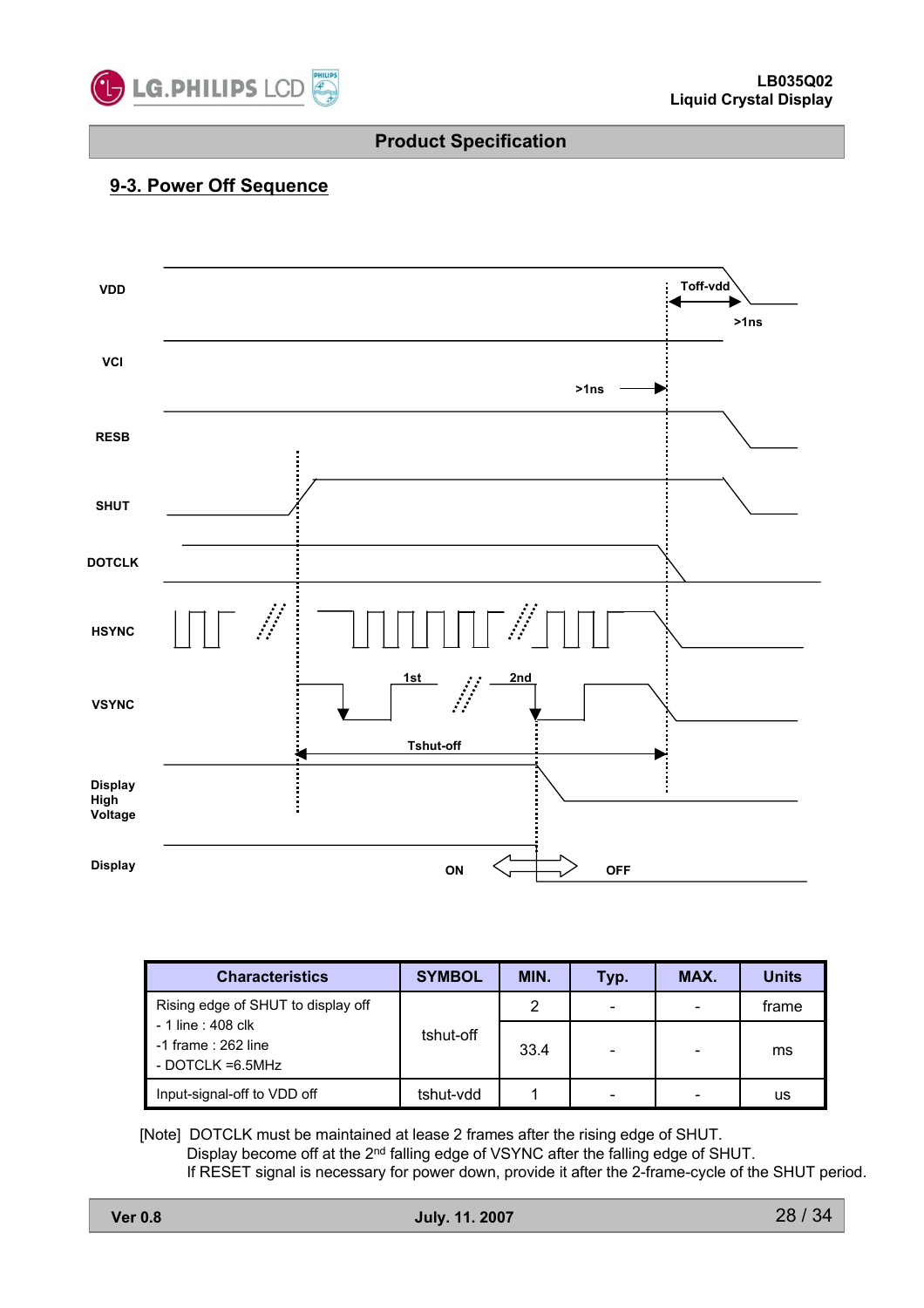

### **10. Reliability Test**

| <b>NO</b> | <b>TEST ITEMS</b>                                           | <b>CONDITION</b>                                              | <b>REMARK</b> |
|-----------|-------------------------------------------------------------|---------------------------------------------------------------|---------------|
|           | High Temperature Storage Test                               | $Ta = 80^{\circ}C$ 240h                                       |               |
| 2         | Low Temperature Storage Test                                | $Ta = -30^{\circ}C$ 240h                                      |               |
| 3         | <b>High Temperature Operation Test</b>                      | $Ta = 70^{\circ}C$ 240h                                       |               |
| 4         | Low Temperature Operation Test                              | Ta = $-20^{\circ}$ 240h                                       |               |
| 5         | High Temperature and High<br><b>Humidity Operation Test</b> | $Ta = 60^{\circ}C$ 90%RH 240h                                 |               |
| 6         | <b>Thermal Shock Test</b>                                   | $-30^{\circ}$ C $(0.5h) \sim 80^{\circ}$ C $(0.5h)$ / 10cycle |               |

#### **[Note]**

 $T_a$ = Ambient Temperature

In the standard condition, there shall be no practical problems that may affect the display function.

Result Evaluation Criteria

TFT- LCD Module should be at room temperature for 2 hours when the display quality test is over. There should be no particular change which might affect the practical display function and the display quality test should be conducted under normal operating condition.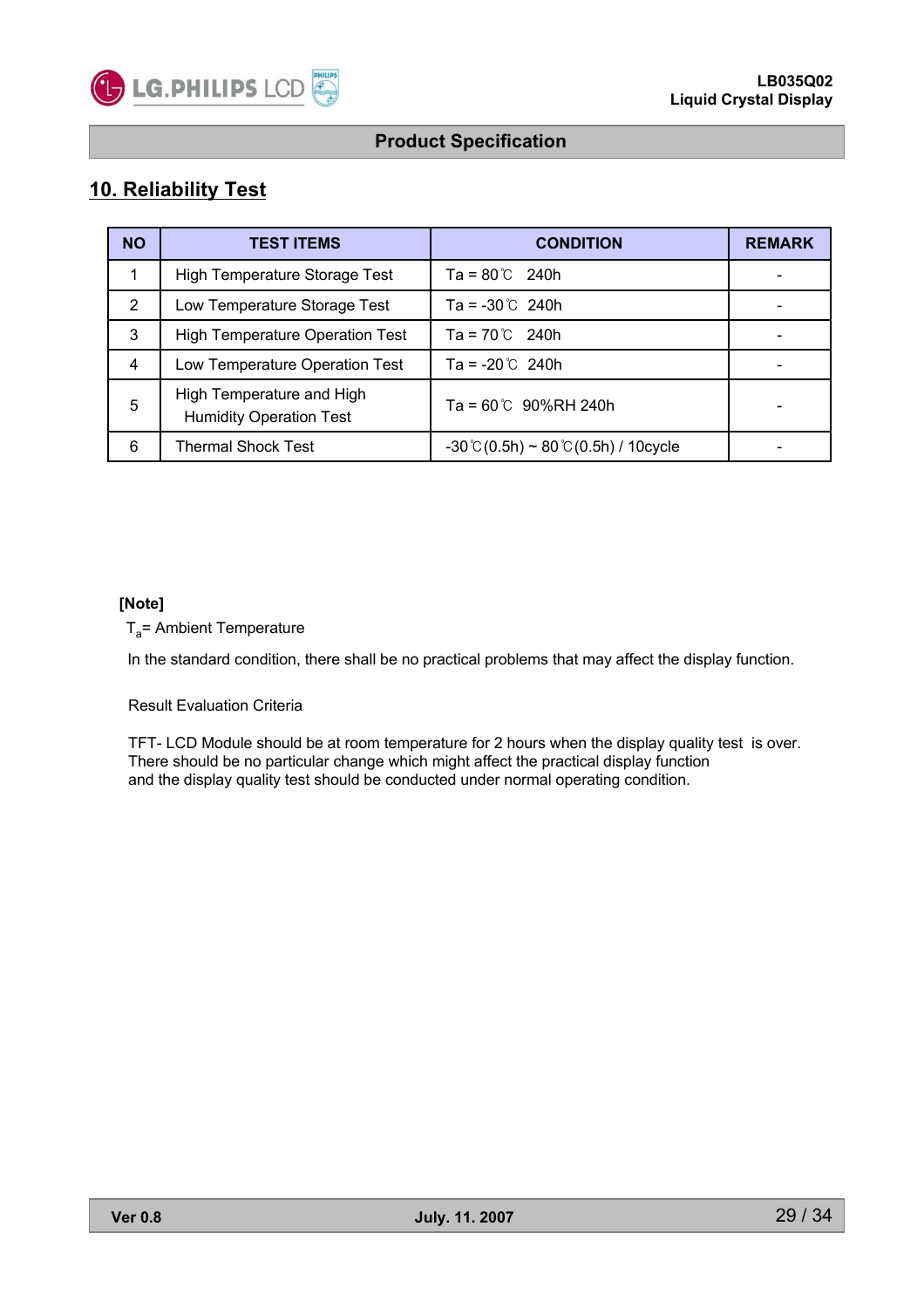

# **11. Outline Dimension**

#### **11-1. Front View**



#### **11-2. Rear View**

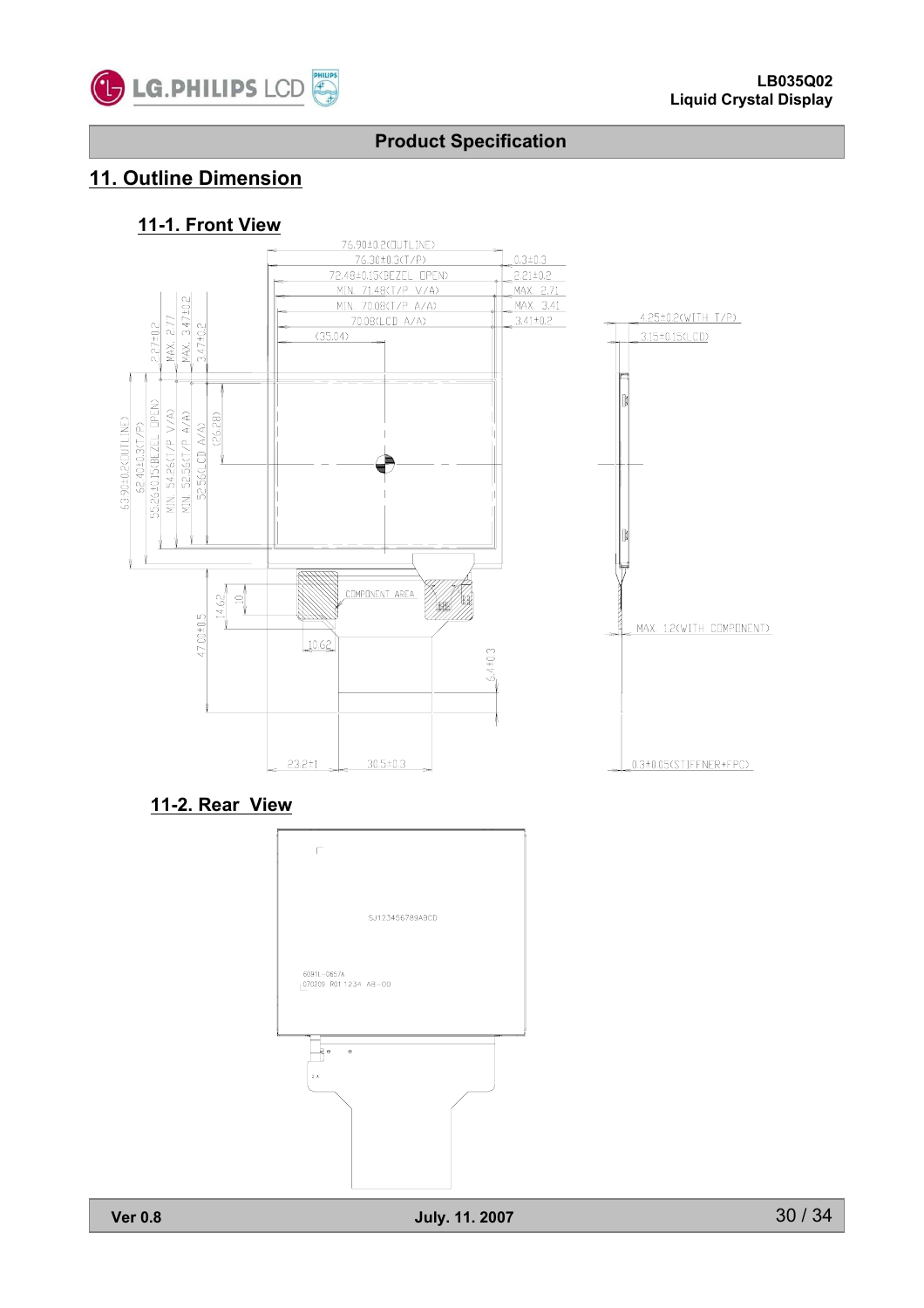

# **11-3. FPC (Front View)**





DETAIL A<br>SCALE 5/1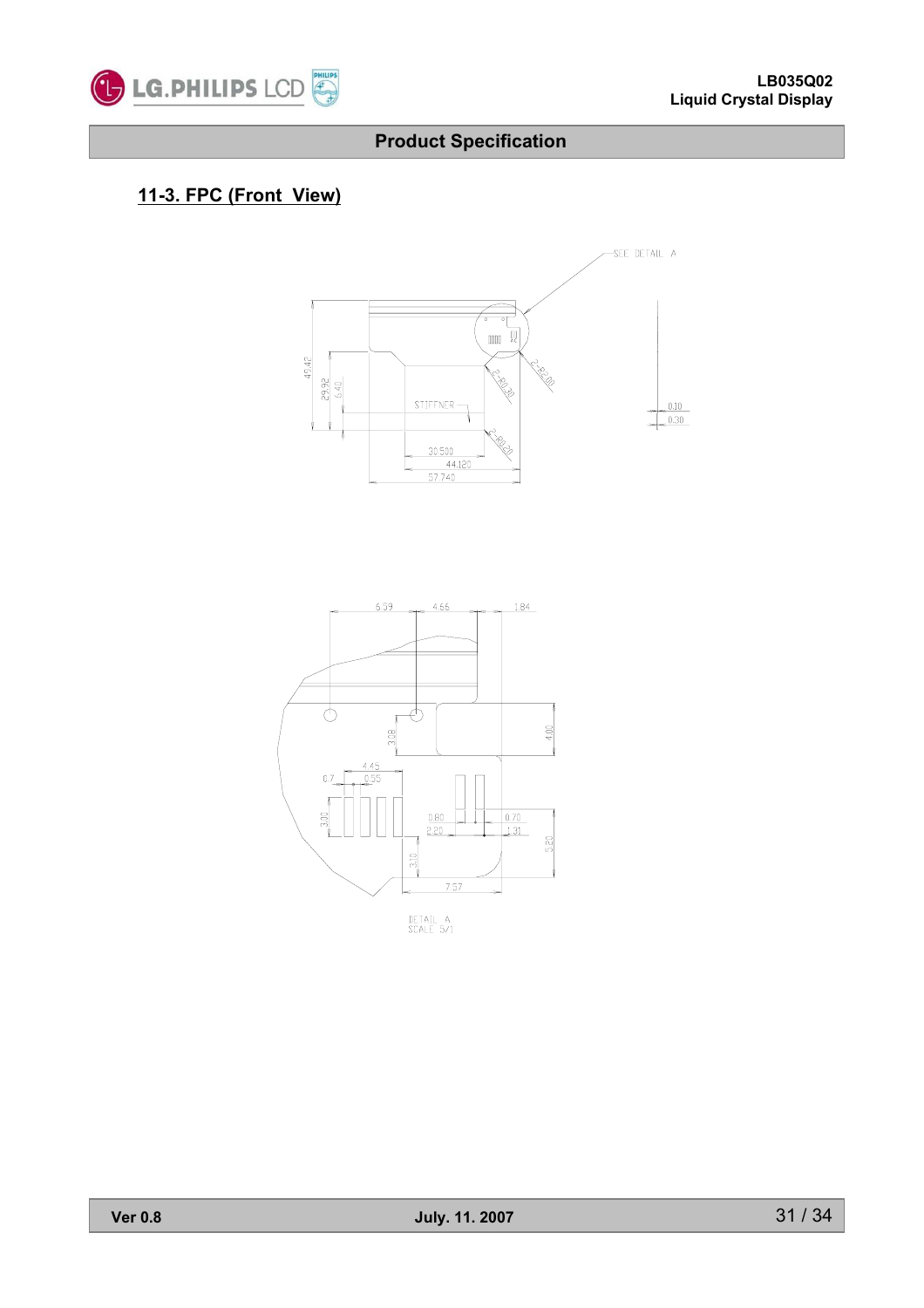

### **12. Packing**

### **12-1. Packing Form**

- a) Package quantity in one box : 135 pcs
- b) Box Size : 475mm  $\times$  348mm  $\times$  210mm
- c)  $1Box = \text{tray } 15 + 1 \text{tray (dummy, top)} = 16 \text{tray}$



| NO.            | <b>Description</b> | <b>Material</b>  |
|----------------|--------------------|------------------|
|                | Module             |                  |
| $\overline{2}$ | Packing, Tray      | PET(0.8t)        |
| 3              | Bag                | PE 560x 830      |
| 4              | Box                | SWR4 378x324x112 |
| 5              | Tape               | OPP 70MMx300m    |
| 6              | Label              | Art Paper 100x70 |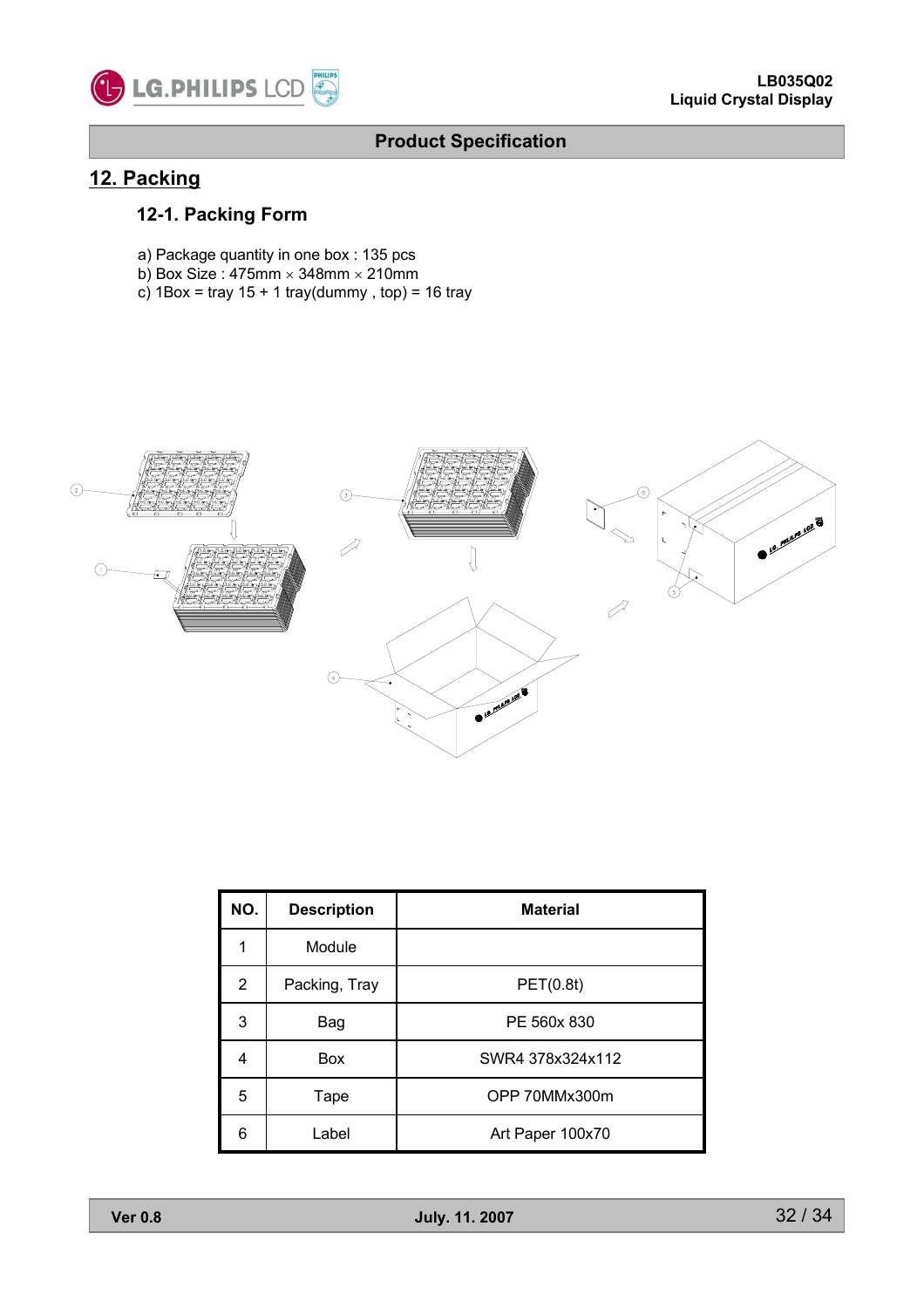

#### **14. Precautions**

Please pay attention to the following when you use this TFT LCD module.

#### **14-1. Mounting Precautions**

- <1> You may mount a module using four corner sides.
- <2> You should consider the mounting structure so that uneven force(ex. Twisted stress) is not aplied to the module.

And the case on which a module is mounted should have sufficient strength so that external force is not transmitted directly to the module.

- <3> Please attach a transparent protective plate to the surface in order to protect the polarizer. Transparent protective plate should have sufficient strength in order to the resist external force.
- <4> You should adopt radiation structure to satisfy the temperature specification.
- <5> Acetic acid type and chlorine type materials for the cover case are not desirable because the former

generates corrosive gas of attacking the polarizer at high temperature and the latter causes circuit break by electro-chemical reaction.

- <6> Do not touch, push or rub the exposed polarizers with glass, tweezers or anything harder than HB pencil lead. And please do not rub with dust clothes with chemical treatment. Do not touch the surface of polarizer for bare hand or greasy cloth.(Some cosmetics deteriorate the polarizer.)
- <7> When the surface becomes dusty, please wipe gently with absorbent cotton or other soft materials like chamois soaks with petroleum benzine. Normal-hexane is recommended for cleaning the adhesives used to attach front / rear polarizers. Do not use acetone and toluene because they cause chemical damage to the polarizer.
- <7> Wipe off saliva or water drops as soon as possible. Their long time contact with polarizer causes deformations and color fading.
- <8> Do not open the case because inside circuits do not have sufficient strength.
- <9> The metal case of a module should be contacted to electrical ground of your system.

#### **14-2. Operating Precautions**

- <1> The spike noise causes the disoperation of circuits. It should be lower than following voltage  $V=\pm 200$ mV(Over and under shoot voltage)
- <2> Response time depends on the temperature.(In lower temperature, it becomes longer.)
- <3> Brightness depends on the temperature. (In lower temperature, it becomes lower.) And in lower temperature, response time(required time that brightness is stable after turned on) becomes longer.
- <4> Be careful for condensation at sudden temperature change. Condensation makes damage to polarizer or electrical contacted parts. And after fading condensation, smear or spot will occur.
- <5> When fixed patterns are displayed for a long time, remnant image is likely to occur.
- <6> Module has high frequency circuits. Sufficient suppression to the electromagnetic interference shall be done by system manufacturers. Grounding and shielding methods may be important to minimized the interference.